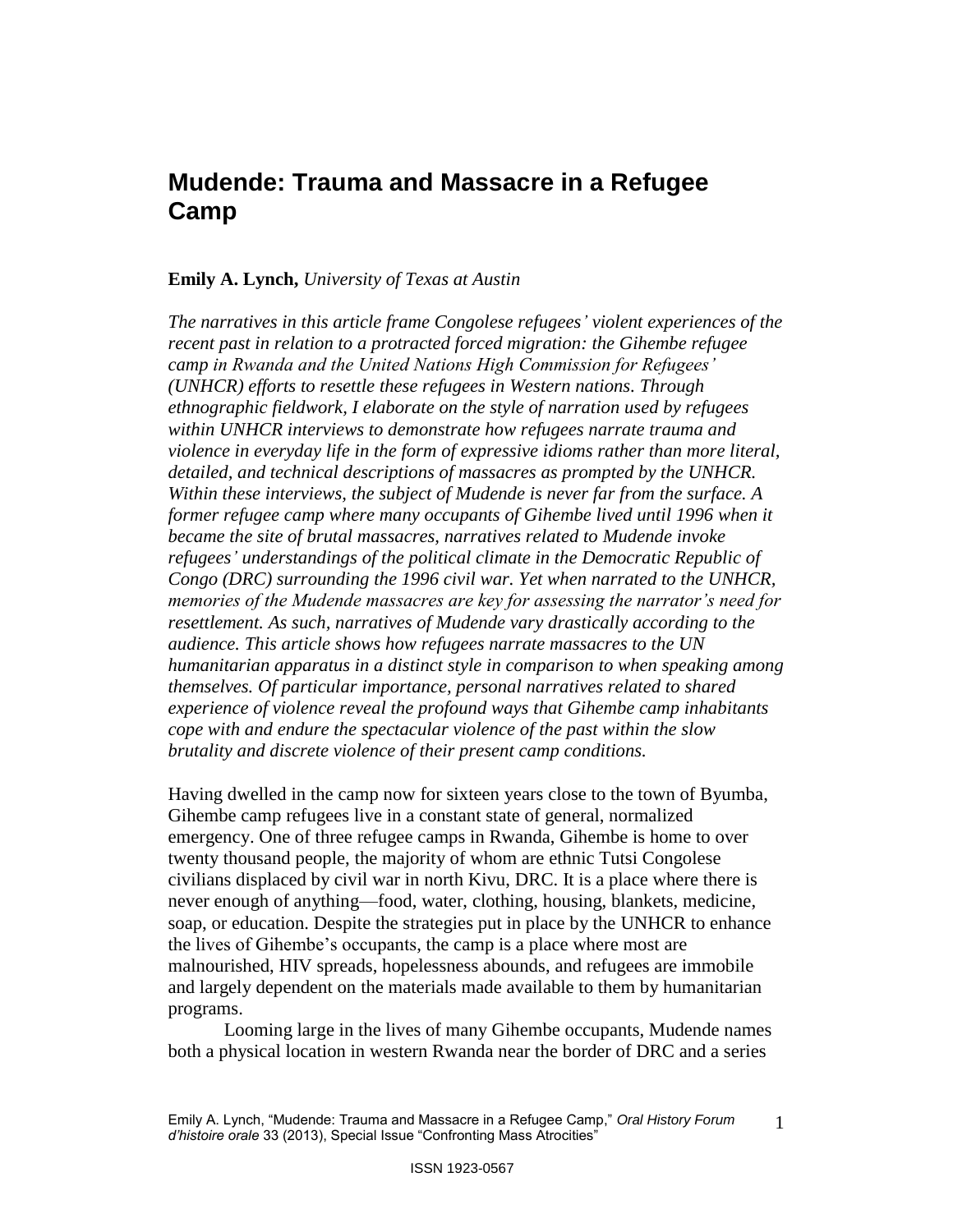of massacres that occurred in 1996.<sup>1</sup> The UNHCR created the refugee camp in 1996 near a small village housing an Adventist college called Mudende, in a tentative post-genocide Rwanda.<sup>2</sup> The majority of Gihembe's occupants were originally hosted by the UNHCR in Mudende camp, where they were first registered as refugees. Opinions vary, but refugees estimate that at least three thousand inhabitants were killed in multiple attacks on this camp between August and December 1996 by *Interahamwe*, the group responsible for the Rwandan genocide. $3$ 

While refugees rarely discuss these events on a day-to-day basis, they are prompted to speak in detail about the Mudende massacres and their initial flight from DRC during official resettlement interviews conducted by the UNHCR. At the same time, the shared experience of violence and terror haunts nearly every aspect of ordinary camp life in Gihembe, nearly two decades later. The massacres refugees survived are part of a larger historical and political narrative of conflict and an important reason why they currently cannot return home to north Kivu. They have been forced to live in protracted statelessness since 1996.

How is it possible that these staggering events of atrocity and slaughter in the Mudende camp and the perpetrators of this violence are so rarely discussed in the camp today? How can these events remain mostly unmentioned, despite their explicit connection to why refugees are trapped and have what they refer to as "the bad life" in the camp? In this article, I explore how refugees understand these connections between past atrocities and current suffering. Further, I examine how these connections complicate conventional understandings of how those who suffer violence narrate their memories of past violence. I focus on how refugees describe the Mudende massacres, asking how the events changed them, how they explain these events in relation to the present context of the Gihembe camp, and how they manage to live with these experiences.

Attempting to understand the impacts of trauma demands a rethinking of violent experience and the ways that victims communicate these experiences.<sup>4</sup> Collective renditions of violence in Mudende can be literal and are also fraught with disagreements and discrepancies over how the violence was experienced and is now managed, lived, and survived. The possession of these experiences recasts how Gihembe camp refugees inhabit violence from the past and cope with trauma in the contemporary camp context where the means to remake their worlds go

<sup>1</sup> Refugees state the massacres happened in 1996, although the limited references on the subject, including those by the UNHCR, state the massacres in Mudende were in 1997.

 $2^2$  The Mudende College has since moved to Kigali City.

<sup>&</sup>lt;sup>3</sup> Official statistics from the UNHCR and Human Rights Watch are not available.

<sup>4</sup> Cathy Caruth, "Trauma and Experience, an Introduction," in *Trauma: Explorations of Memory*, ed. Cathy Caruth (Baltimore: The Johns Hopkins University Press, 1995), 3-13.

Emily A. Lynch, "Mudende: Trauma and Massacre in a Refugee Camp," *Oral History Forum d'histoire orale* 33 (2013), Special Issue "Confronting Mass Atrocities"  $\mathcal{L}$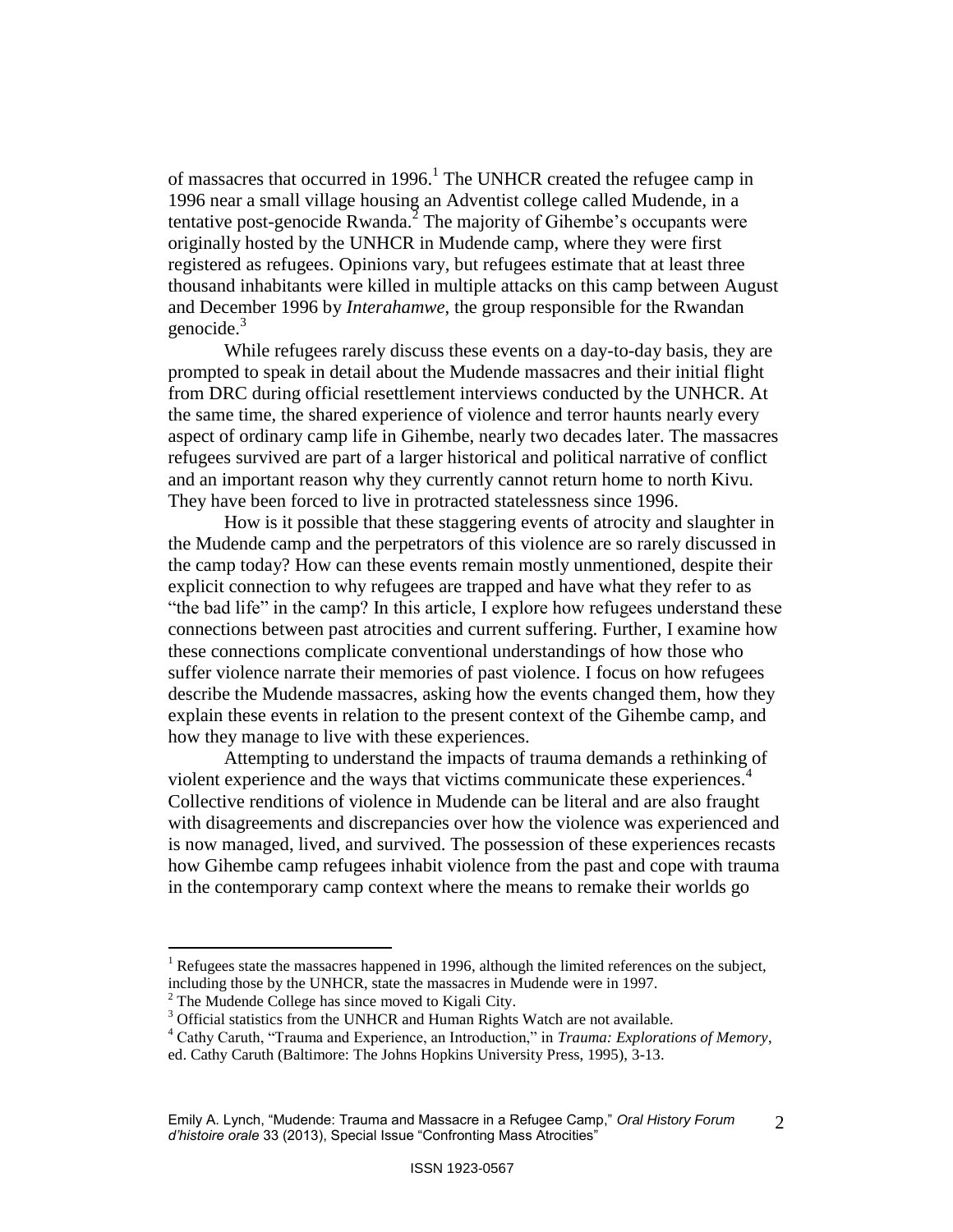largely unfulfilled.<sup>5</sup> This article engages with and reflects on how violence is endured and communicated, with an overarching acknowledgement of how narrative forms of violence elide and refuse to be fully conveyed and captured. Tragedy and massacre are painful to listen to, even more difficult to try to empathetically imagine.<sup>6</sup>

The narratives in this article vary in many respects, yet taken together in a mixture of telling, silence, refusal, and poetics, refugees elliptically communicate how violation feels through layers of implied understanding that compose an impression of collective experience.<sup>7</sup> First, I frame how the UNHCR staff interview refugees for the purpose of resettlement, and elaborate on this style of narration and its focus on testimonial and evidentiary forms of trauma. Next, I discuss three narrations of the Mudende massacres elicited using ethnographic and oral historical fieldwork. The first narration is one refugee"s more literal, detailed, and technical description of the event. The second iteration distills conversations with a group of camp elders as they work together to create a common understanding of the massacres and the political climate at that time. The third narrative is one woman"s poetic rendition in an expressive idiom of the legacy of the violence and her coping strategies, sentiments echoed by other refugees.

This article is based on sixteen months (2010-11) of ethnographic and oral historical fieldwork within the Gihembe camp, an "attempt to understand another life world using the self—as much of it as possible—as the instrument of knowing."<sup>8</sup> Based on daily participant observation, semi-structured interviews, and life history data collection, I conducted approximately sixty in-depth interviews with refugees.<sup>9</sup> After hiring my research assistant, a Gihembe-based refugee, I was introduced to his family and the families in their quarter of the

 $<sup>5</sup>$  For an account of how everyday experience becomes burdened by past violence see Veena Das,</sup> *Life and Words: Violence and the Descent into the Ordinary* (Berkeley: University of California Press, 2007).

<sup>6</sup> Veena Das and Arthur Kleinman, "Introduction," in *Remaking a World: Violence, Social Suffering, and Recovery*, ed.Veena Das et al*.* (Berkeley: University of California Press, 2001), 1- 31.

 $7$  Fiona Ross, "Speech and Silence: Women's Testimony in the First Five Weeks of Public Hearings of the South African Truth and Reconciliation Commission," in *Remaking a World: Violence, Social Suffering, and Recovery*, ed. Veena Das et al*.* (Berkeley: University of California Press, 2001), 250-281.

<sup>8</sup> Sherry Ortner, *Anthropology and Social Theory: Culture, Power and the Acting Subject*  (Durham: Duke University Press, 2006), 42. For other examples of ethnographic research practices, see Michael Agar, *The Professional Stranger: An Informal Introduction to Ethnography*  (Bingley: Emerald, 1996); Ann Gray, *Research Practice for Cultural Studies: Ethnographic Methods and Lived Cultures* (London: Sage, 2002); and Kathleen Stewart, *A Space on the Side of the Road: Cultural Poetics in an "Other" America* (Princeton: Princeton University Press, 1996).  $9^9$  I use pseudonyms to conceal my informants' identities.

Emily A. Lynch, "Mudende: Trauma and Massacre in a Refugee Camp," *Oral History Forum d'histoire orale* 33 (2013), Special Issue "Confronting Mass Atrocities" 3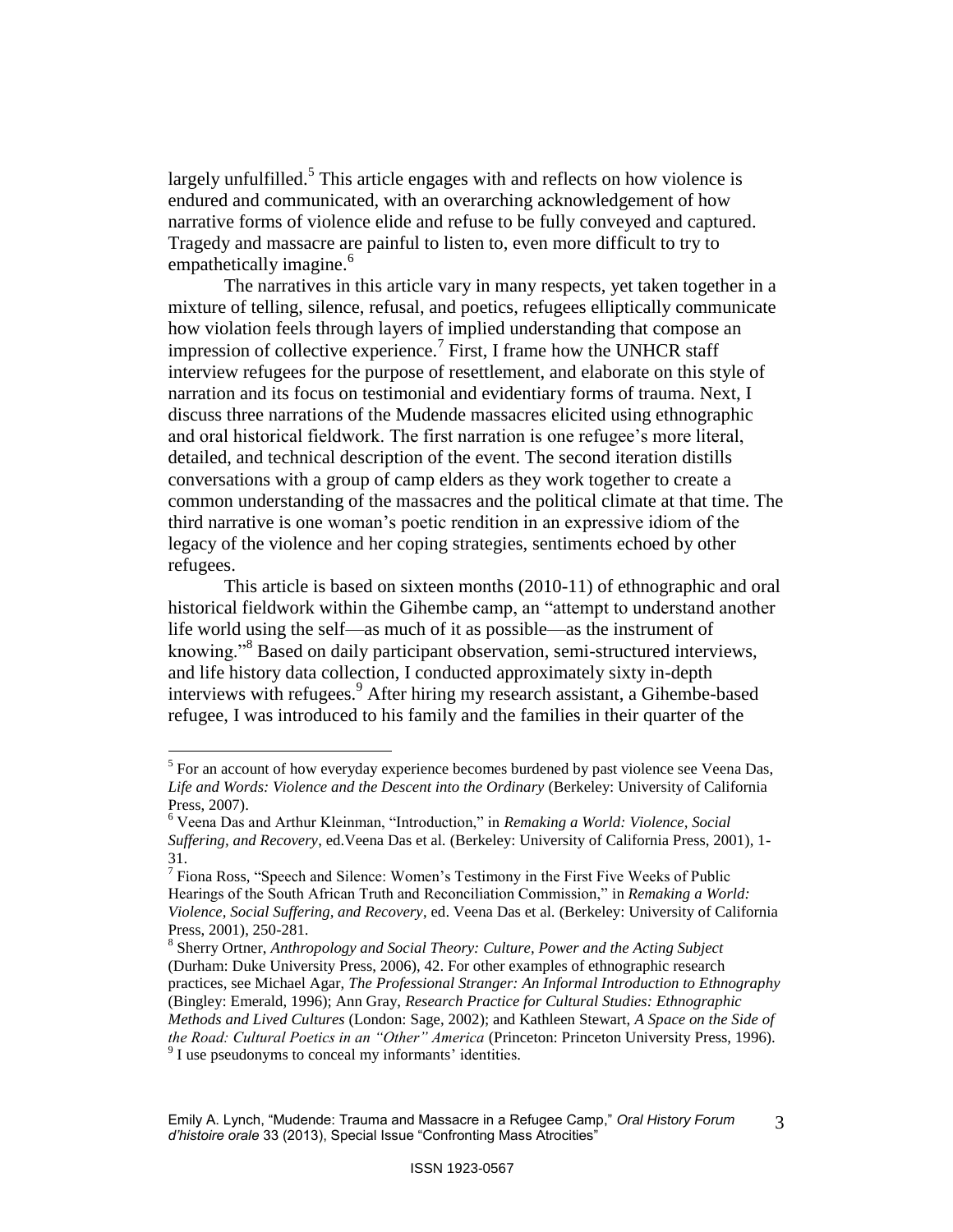camp. From there, I recruited participants in adjacent quarters, including prominent community leaders. I worked with my research assistant to conduct and interpret life history interviews in Kinyarwanda, and employed an additional interpreter, a native speaker, to transcribe the interviews and enhance my understanding of what was said.<sup>10</sup> The vast majority of refugees I interviewed were present in Mudende during the 1996 massacres, having mostly fled from their place of origin within the Masisi province, north Kivu, DRC. I followed refugees in their everyday movements within the camp, visiting families and individuals, attending community meetings, making trips to the health and malnutrition centers, to the ration distribution tent, and to burial and church ceremonies.

Refugees' narrations of Mudende jump back in time to recall fonder memories from the past, with little explicit attention to the graphic violence that physically marks their bodies and deeply affects their psyches. The violence of Mudende, experiences during the initial war at home, and stories of fleeing are not the subject of common, uninvited conversation. This article seeks to understand how experiences of trauma and violence matter to refugees through their stories of life before conflict and life in the camp after the massacres. I highlight the ways their narrations are formed and prompted in divergent styles to the UNHCR interviews, to the ethnographer, and to one another.

Ethnography and oral history share a strong foundation in "deep listening" and research dedicated to a "view from below" that is inclusive of littlerepresented or acknowledged social and historical events—as Mudende is iterated by my informants.<sup>11</sup> To this end, I analyze the manner in which refugees narrate

 $10$  Anthropologists generally assume that ethnographic research reproduces the partial, incomplete, and biased accounts of narrators, acknowledging the ambiguity and unfinished quality to narratives, especially those about spectacular violence, see James Agee and Walker Evans, *Let Us Now Praise Famous Men: Three Tenant Families* (Boston: Houghton Mifflin, 2001); Stewart, *A Space on the Side of the Road*; Marilyn Strathern, *Partial Connections,* 2nd ed. (Oxford: Rowman and Littlefield Publishers, 2004). In addition, some anthropologists have stressed the impossibilities and dissatisfactions of ethnographic writing about violence, and the way such texts elide complete representation to reside in a space of at least partial unintelligibility, divided between those who experience violence and those who try to imagine it. See Das, *Life and Words*; Danny Hoffman, *The War Machines: Young Men and Violence in Sierra Leone and Liberia*  (Durham: Duke University Press, 2011); Elaine Scarry, *The Body in Pain: The Making and Unmaking of the World* (New York: Oxford, 1985); and Slavoj Zizek, *Violence: Six Sideways Reflections* (New York: Picador, 2008).

<sup>&</sup>lt;sup>11</sup> Erin Jessee, "The Limits of Oral History: Ethics and Methodology Amid Highly Politicized Research Settings," *Oral History Review* 38, no. 2 (2011): 287-308; Robert Perks and Alistair Thomson, eds., *The Oral History Reader*, 2nd ed. (New York: Routledge, 2006); Alessandro Portelli, *The Death of Luigi Trastulli and Other Stories: Form and Meaning in Oral History*  (Albany: State University of New York Press, 1991); Fiona Ross, "Speech and Silence"; Paul Thompson, "The Voice of the Past: Oral History," in *The Oral History Reader*, 2nd ed., edited by Robert Perks and Alistair Thomson, New York: Routledge, 2006), 1-30.

Emily A. Lynch, "Mudende: Trauma and Massacre in a Refugee Camp," *Oral History Forum d'histoire orale* 33 (2013), Special Issue "Confronting Mass Atrocities" 4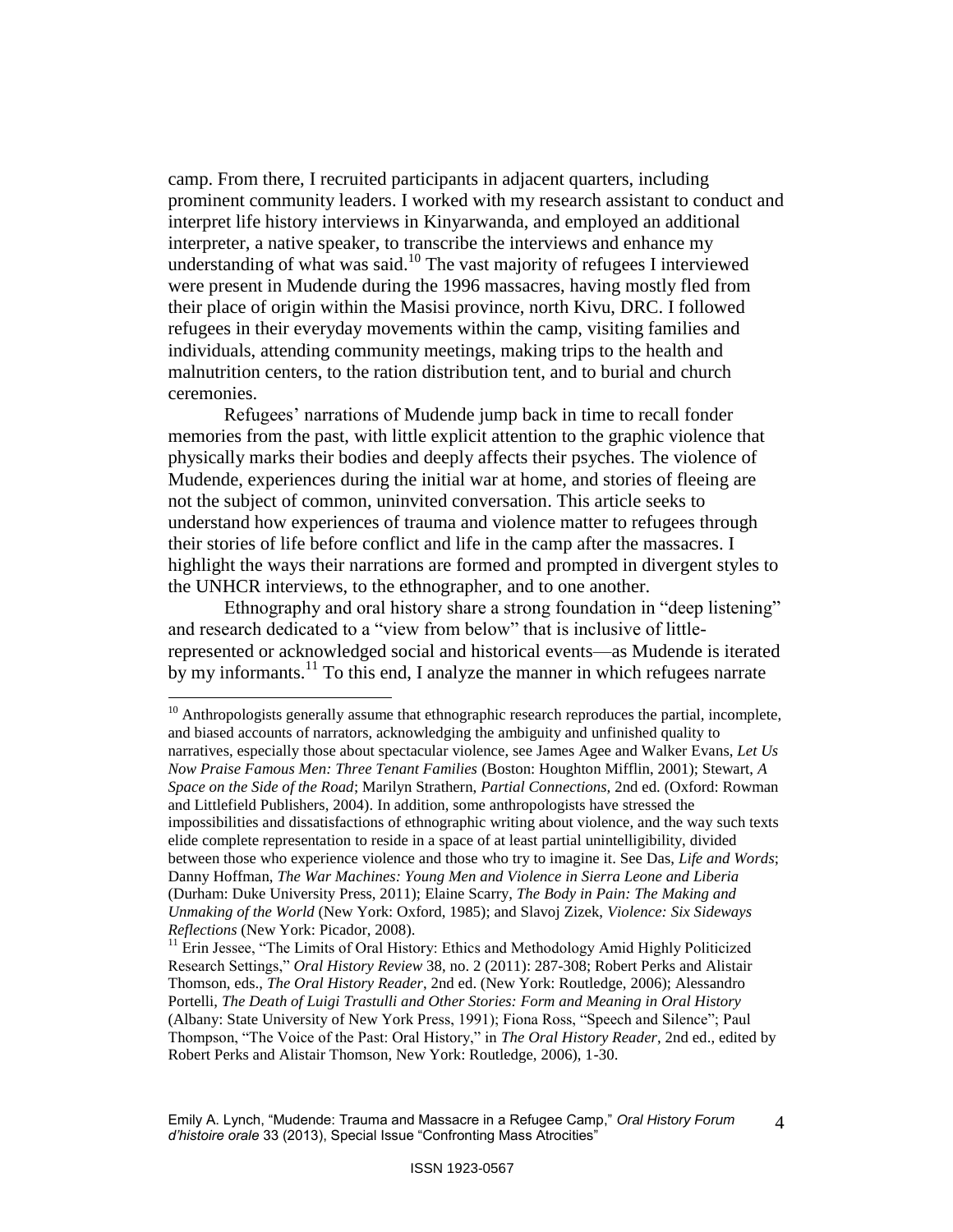their experience of violence in Mudende in frameworks driven by their own understandings and agendas.<sup>12</sup> I complicate conventional understandings of how victims remake and live in the everyday after violence by analyzing the diverse and textured ways my informants communicate their pasts, and their pasts in relation to their present lives.

## **Necropolitics and Forced Migration**

 $\overline{a}$ 

The 1994 Rwandan genocide overshadows the present day conflict in eastern DRC where lives continue to be destroyed as a result of on-going regional conflict and violence. The Great Lakes regional refugee crisis from 1994 to 1996 is neither well understood nor commonly agreed upon in Rwandan politics, and overwhelmingly, the subject of forced migration is dominated by the controversial debate about the June 2013 cessation clause that revokes Rwandan refugees' status in DRC.<sup>13</sup> Despite current estimates that nearly seventy thousand Congolese refugees have sought refuge in Rwanda, their presence is not widely known by the international public. The few conversations about exile that do take place center on Rwandans holding political and legal refugee status and the reasons they cite for continuing to claim this status.

Studies of the Great Lakes crises and post-genocidal violence report that *Interahamwe*, arriving in Zaire following the genocide in Rwanda, chose refugee camps as their new bases for rebel activity. From inside the camps in Congo, rebels recruited new members to form the *Armée Pour la Libération du Rwanda*  (ALIR) and later the *Forces Democratiques pour la Libération du Rwanda*  (FLDR), while Rwandese Hutu civilians (who had fled and were not involved in committing acts of genocide) struggled to survive disease and starvation.<sup>14</sup> During this period, the line between victims and perpetrators blurred, as many soldiers

 $12$  A month or two into fieldwork, I learned about the Mudende massacres by accident. It was mentioned in conversation with humanitarian workers in the process of doing resettlement interviews for the UNHCR. When asked about what happened at home, causing them to leave, Gihembe camp refugees often describe the ways they were "hunted" by "the killers" in their home province of North Kivu. They often summarize and gloss over these events, murmuring, "we were chased," gazing far off, avoiding direct eye contact. Their withdrawnness conveys unspeakable memories of leaving their land and homes, how they were "taken by force," and those families who were killed and left there, dead.

<sup>&</sup>lt;sup>13</sup> The cessation clause discontinues Rwandan refugees' status. This applies to refugees who fled their country between 1959-1998. The clause can be applied when the refugee"s country of origin has undergone fundamental and durable changes and there is no longer a fear of persecution or a need for international UN protection, see UNHCR website. http://www.unhcr.org/51cd7df06.html

<sup>14</sup> Jennie Burnet, *Genocide Lives in Us: Women, Memory and Silence in Rwanda* (Madison: The University of Wisconsin Press, 2012); and Mahmood Mamdani, *When Victims Become Killers: Colonialism, Nativism, and the Genocide in Rwanda* (Princeton: Princeton University Press, 2001).

Emily A. Lynch, "Mudende: Trauma and Massacre in a Refugee Camp," *Oral History Forum d'histoire orale* 33 (2013), Special Issue "Confronting Mass Atrocities" 5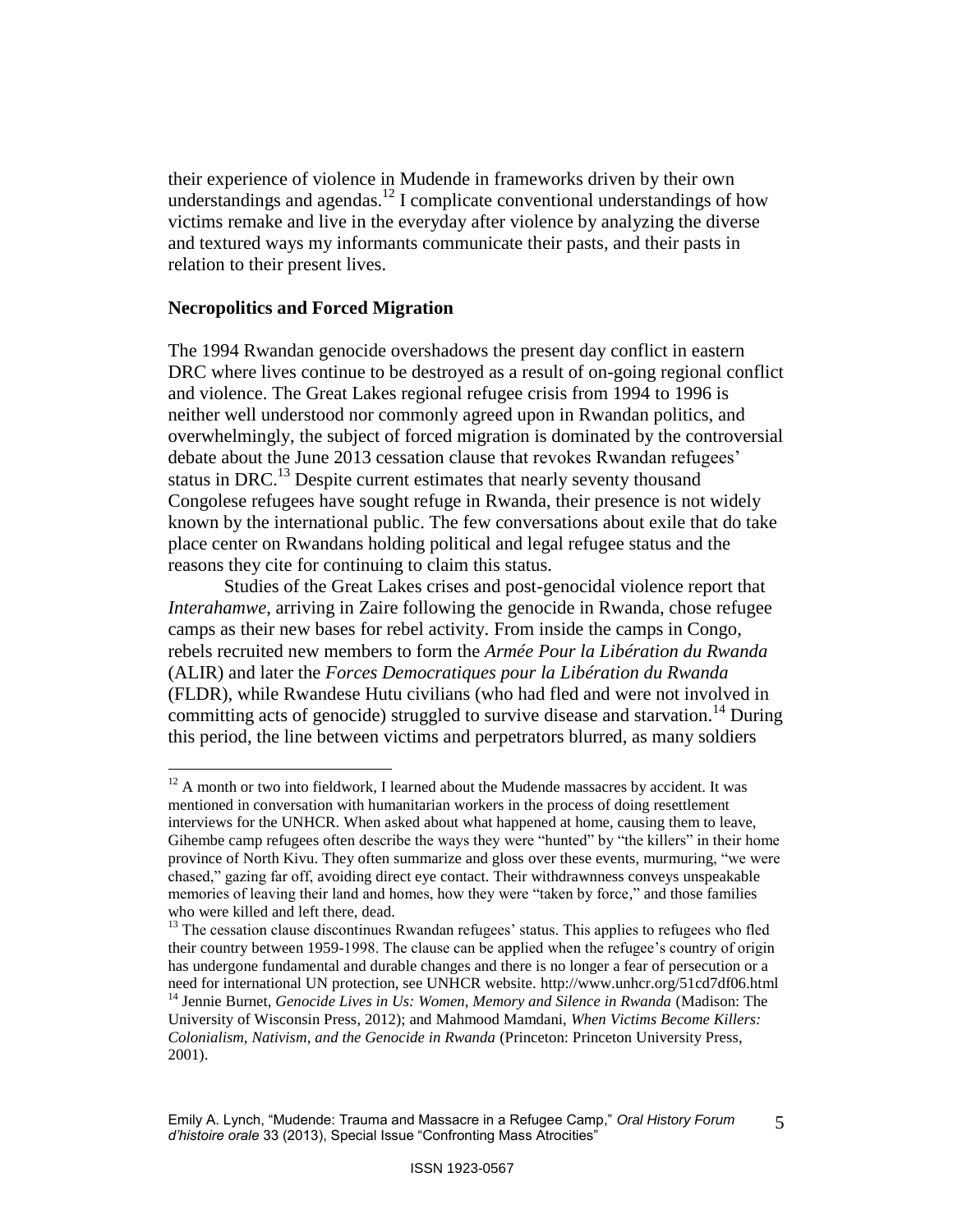fighting in the war post-genocide were not necessarily or exclusively *Interahamwe*, but were rather new recruits drawn from inside the refugee camps. $15$ 

These complex paramilitary alliances are simply referenced in refugee narratives as "*Interahamwe*." From the perspective of refugees, *Interahamwe* refers to the Rwandese Hutu forces that instigated with genocidal intent the mass killings in Rwanda, and then in DRC, where "they brought those bad ideas [about ethnicity]." The Mudende camp suffered multiple attacks from these forces in 1996.<sup>16</sup> Since then, a host of militias in eastern DRC have been responsible for the intervening years of conflict, although they are no longer driven by the small remnants of what had been *Interahamwe*. <sup>17</sup> Conflict and war in eastern DRC have resulted in millions of deaths, and millions more have been forcibly displaced both inside and outside DRC.

The people of eastern DRC are terribly familiar with the effects of necropolitics—the political decision-making processes over modes of sovereignty driven by the destruction of populations.<sup>18</sup> Following the 1994 Rwandan genocide, *Interahamwe* mixed with civilian Congolese Hutu, Tutsi, Hunde, and other ethnic groups in the north and south Kivu provinces of DRC who cultivated, owned cattle, and were land owners significantly segmented by social class.<sup>19</sup> Rwandese Tutsi and Hutu civilians also fled west toward South Kivu, north into Uganda, and east into Burundi. It was one of the largest mass migrations in east Africa and further emphasizes how ethnic groups have not fit neatly within the Great Lakes region"s national borders prior to the 1994 genocide, and less so in its aftermath. <sup>20</sup> *Interahamwe* acted alongside other organized militias, the Mai Mai and Combatta, the Magravi party, and more recently, the *Patriotes Résistants Congolais* (PARECO) and the Congolese government army who seek to promote

 $\overline{a}$ 

6

<sup>15</sup> René Lemarchand, *The Dynamics of Violence in Central Africa* (Philadelphia: University of Pennsylvania Press, 2009); Mamdani, *When Victims Become Killers*; Gerard Prunier, *Africa's World War: Congo, the Rwandan Genocide, and the Making of a Continental Catastrophe* (New York: Oxford University Press, 2009); and Filip Reyntjens, *The Great African War: Congo and Regional Geopolitics, 1996-2006* (Cambridge: Cambridge University Press, 2009).

<sup>&</sup>lt;sup>16</sup> I remind the reader that "these forces" are incredibly complicated in composition and taken up in political science, transitional justice, and historical debates. See references in the previous footnote.

<sup>17</sup> Current events involve *Congrès National pour la Défense du Peupl*e (CNDP), *Mouvement du 23-Mars* (M23), and the governments of Rwanda, Uganda, and DRC. Jason Stearns and the Rift Valley Institute provide on-going complicated analyses on regional dynamics, which are outside the scope of this article: [www.riftvalley.net.](http://www.riftvalley.net/) 

<sup>18</sup> Achille Mbembe, "Necropolitics," *Public Culture* 15, no. 1 (2003): 11-40.

<sup>19</sup> Mamdani, *When Victims Become Killers*.

<sup>20</sup> Lemarchand, *The Dynamics of Violence*; and Prunier, *Africa's World War*.

Emily A. Lynch, "Mudende: Trauma and Massacre in a Refugee Camp," *Oral History Forum d'histoire orale* 33 (2013), Special Issue "Confronting Mass Atrocities"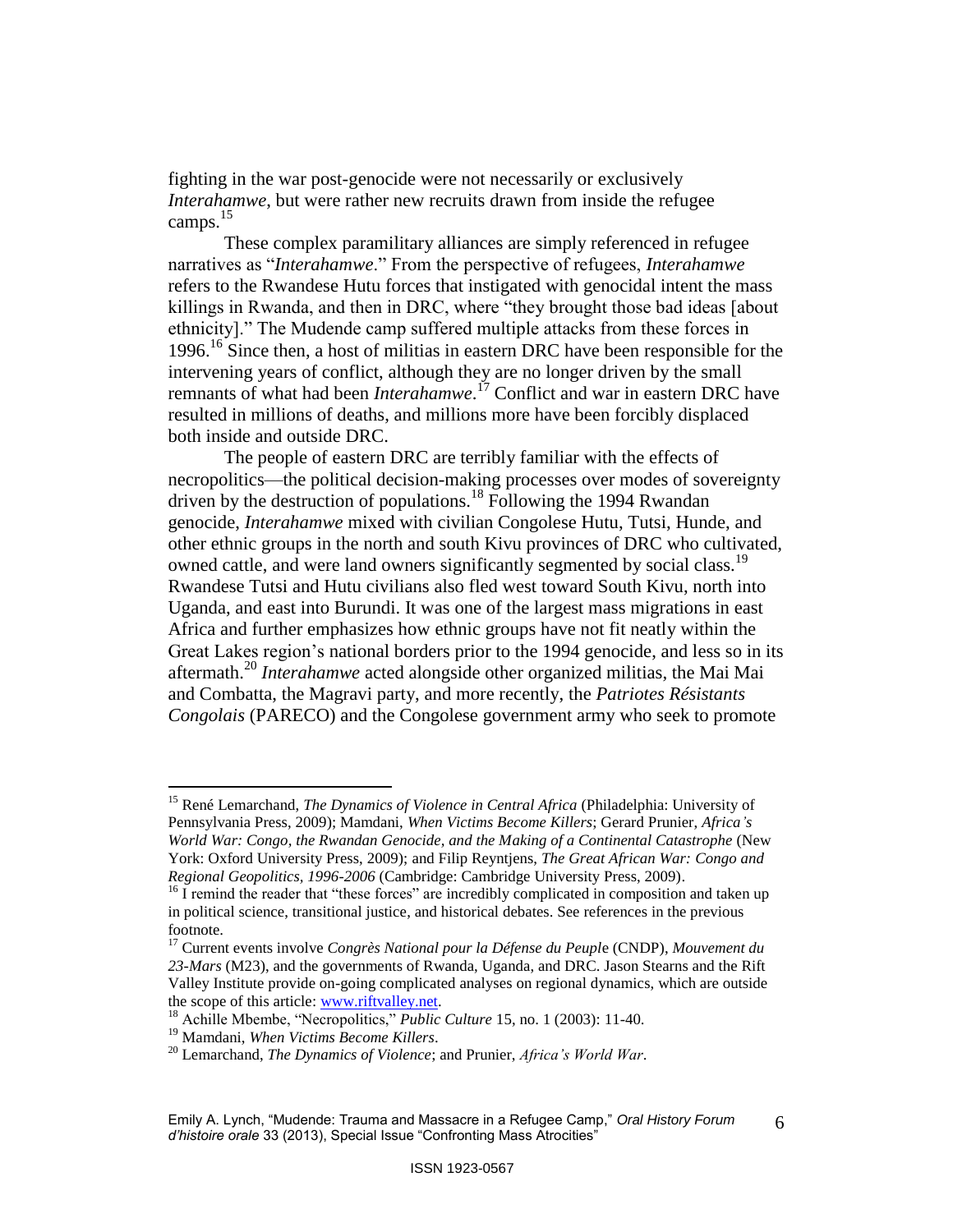their own tribes, land ownership, access to mineral rights and wealth, and political agendas. 21

During the 1996 massacres, the Mudende camp was defended by the Rwandan Patriotic Front (RPF), who were interested in protecting vulnerable Tutsi in the region, alongside their more profound interest: to eradicate *Interahamwe* and later, FDLR who were hiding in the forests and in camps in North Kivu with civilian Rwandese and Congolese Hutu. Distinguishing between combatant and civilian was difficult, and individuals could play both roles depending on contextual and environmental factors, such as food scarcity, illness, and injury.<sup>22</sup> The incentives for new recruits to join the *Interahamwe* and FDLR was simply to survive—by agreeing to kill.

In this sense forced migration generated conditions that reproduced and reinscribed interethnic conflict. Congolese Tutsi, particularly in Masisi, North Kivu, are Kinyarwanda speakers who migrated to DRC surrounding the 1959 Tutsi exodus from Rwanda, when large numbers resettled to escape political instability and population strain. <sup>23</sup> North Kivu offered swathes of land and was met with little resistance from Mobutu until the 1960 referendum on Congolese national citizenship laws, which granted land only to those who had previously dwelled in North Kivu.<sup>24</sup> The Tutsi minority did manage to secure land at that time, but as Kinyarwanda speakers and new citizens of the state, other groups in the region contested their acceptance. <sup>25</sup> The refugees in Gihembe camp do not readily point this out. Coexistence with different ethnic groups before the wars is a fondly recounted trope in the camp, something refugees can imagine in the future. These hopes for the future must be understood in context; continuing persecution and violence keeps refugees from returning home, and obstructs their ability to ever live harmoniously in their original homes.<sup>26</sup>

 $\overline{a}$ 

7

<sup>21</sup> Prunier, *Africa's World War*.

 $^{22}$  This slippage between refugee and soldier is noted and discussed by one informant later on in his account of how Interahamwe entered the Mudende camp.

<sup>23</sup> Mamdani, *When Victims Become Killers*; and Prunier, *Africa's World War*.

<sup>24</sup> Mamdani, *When Victims Become Killers.*

<sup>25</sup> Mamdani, *When Victims Become Killers*; International Refugee Rights Initiative, "In the Shadows of Return: The Dilemmas of Congolese Refugees in Rwanda," in *Citizenship and Displacement in the Great Lakes Region, Working Paper 6* (International Refugee Rights Initiative, 2011).

 $26$  For more on how hopes and realities for reconciliation are irreducibly complex, see Kimberley Theidon, *Intimate Enemies: Violence and Reconciliation in Peru* (Philadelphia: University of Pennsylvania Press, 2012).

Emily A. Lynch, "Mudende: Trauma and Massacre in a Refugee Camp," *Oral History Forum d'histoire orale* 33 (2013), Special Issue "Confronting Mass Atrocities"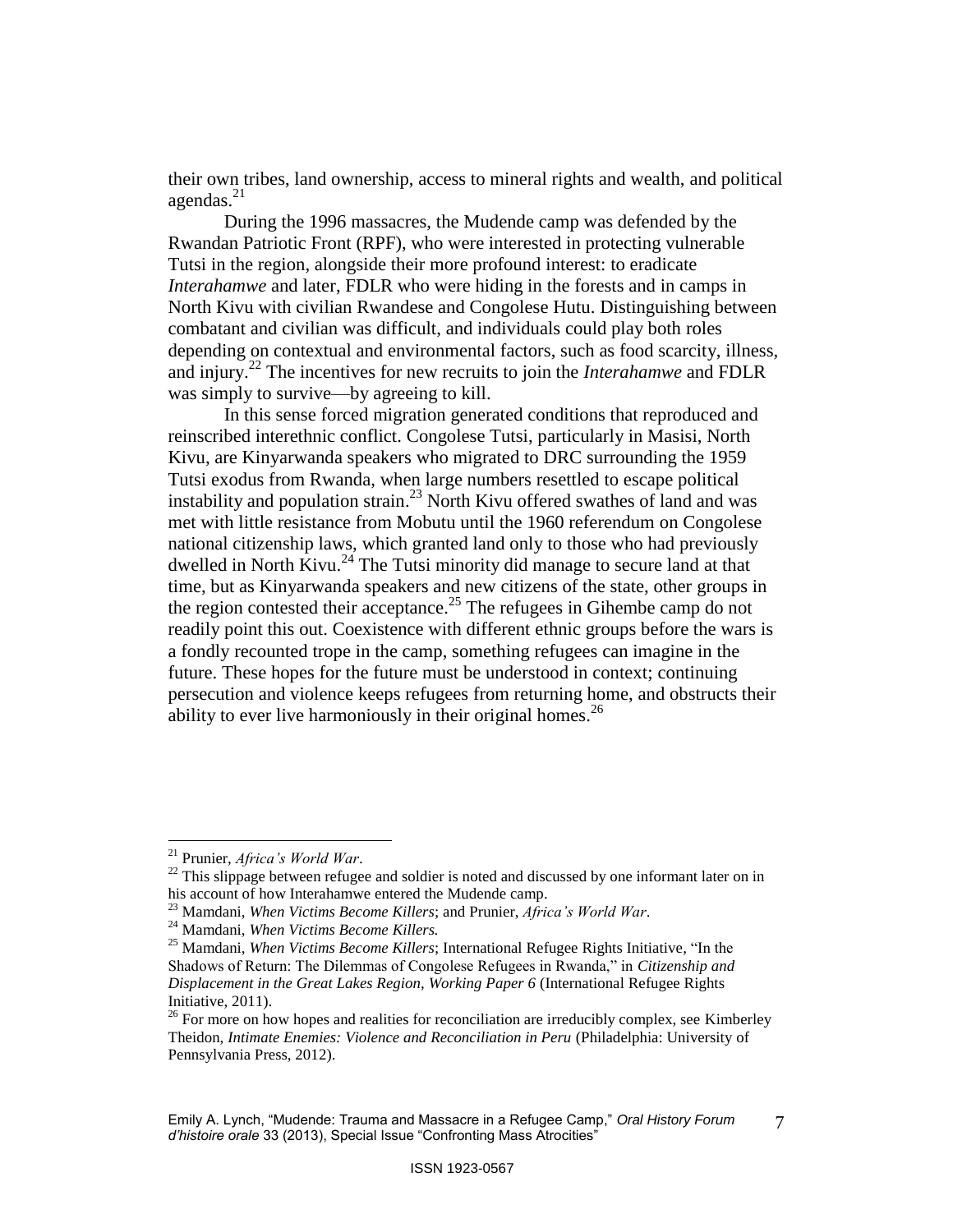## **Multiple Versions of Massacre**

 $\overline{a}$ 

The Mudende massacres are profoundly formative and lingering traumatic experiences for Gihembe camp refugees. These experiences of violence overlap with many older and newer forms of violence since 1996, confounded by the inherent, everyday violence of camp life, regardless of the humanitarian perspective that views the camp as facilitating life.<sup>27</sup> Eastern DRC is a place where war, on-going death, and insecurity largely pass unnoticed by the broader global community while being familiar and everyday forms of violence for refugees in Gihembe.<sup>28</sup> Refugees' personal narrations offer another perspective to understand what violence in this context involves. They offer their views without the potential incentive of being granted UNHCR resettlement and, in the process, give insights into how they develop strategies for narrating this violent history on their own terms. Against the backdrop of trauma and violence, having endured compounding forms of acute violence, they also live in the conditions of the camp that further immobilize, demoralize, and often extend their experiences of brutality on a daily basis.

What follows is a collection of narrations about what happened in Mudende. First, I introduce how refugees are required to give evidence of their experiences of violence and survival during formal interviews conducted by the UNHCR. I then contrast this testimonial style of interviewing by the UNHCR apparatus with three narrations of the massacres from my ethnographic fieldwork. At times these narratives are limited to voices that speak silence, while at others, survivors attach words, however limited, to a larger narrative about the massacres. Often, in formal interviews with me, refugees felt shame, embarrassment, and horror when speaking about Mudende. Several interviewees refused to talk about Mudende, other than to say that they had been there at the time. In one interview, a woman simply noted, "I have no words left to tell." Narrating violence sometimes demands forms of silence, and shattering, amplified silence is often precisely the point, the very central feature narrators wish to relay.<sup>29</sup>

In other refugees" experiences, the Mudende massacres bled into the other events of betrayal and killing in DRC and later in Rwanda. Still others began by

<sup>27</sup> Michel Agier, *Managing the Undesirables: Refugee Camps and Humanitarian Government*  (Cambridge: Polity Press, 2011).

<sup>28</sup> Severine Autesserre, *The Trouble with Congo: Local Violence and the Failure of International Peacebuilding* (New York: Cambridge University Press, 2010); James Smith, "Tantalus in the Digital Age: Coltan Ore, Temporal Dispossession, and "Movement" in the Eastern Democratic Republic of Congo," *American Ethnologist* 38, no. 1 (2011): 17-35; and Jason Stearns, *Dancing in the Glory of Monsters: The Collapse of the Congo and the Great War of Africa (New York: Public* Affairs, 2011).

<sup>29</sup> Begonia Aretxaga, *Shattering Silence: Women, Nationalism, and Political Subjectivity in Northern Ireland* (Princeton: Princeton University Press, 1998); and Burnet, *Genocide Lives in Us*.

Emily A. Lynch, "Mudende: Trauma and Massacre in a Refugee Camp," *Oral History Forum d'histoire orale* 33 (2013), Special Issue "Confronting Mass Atrocities" 8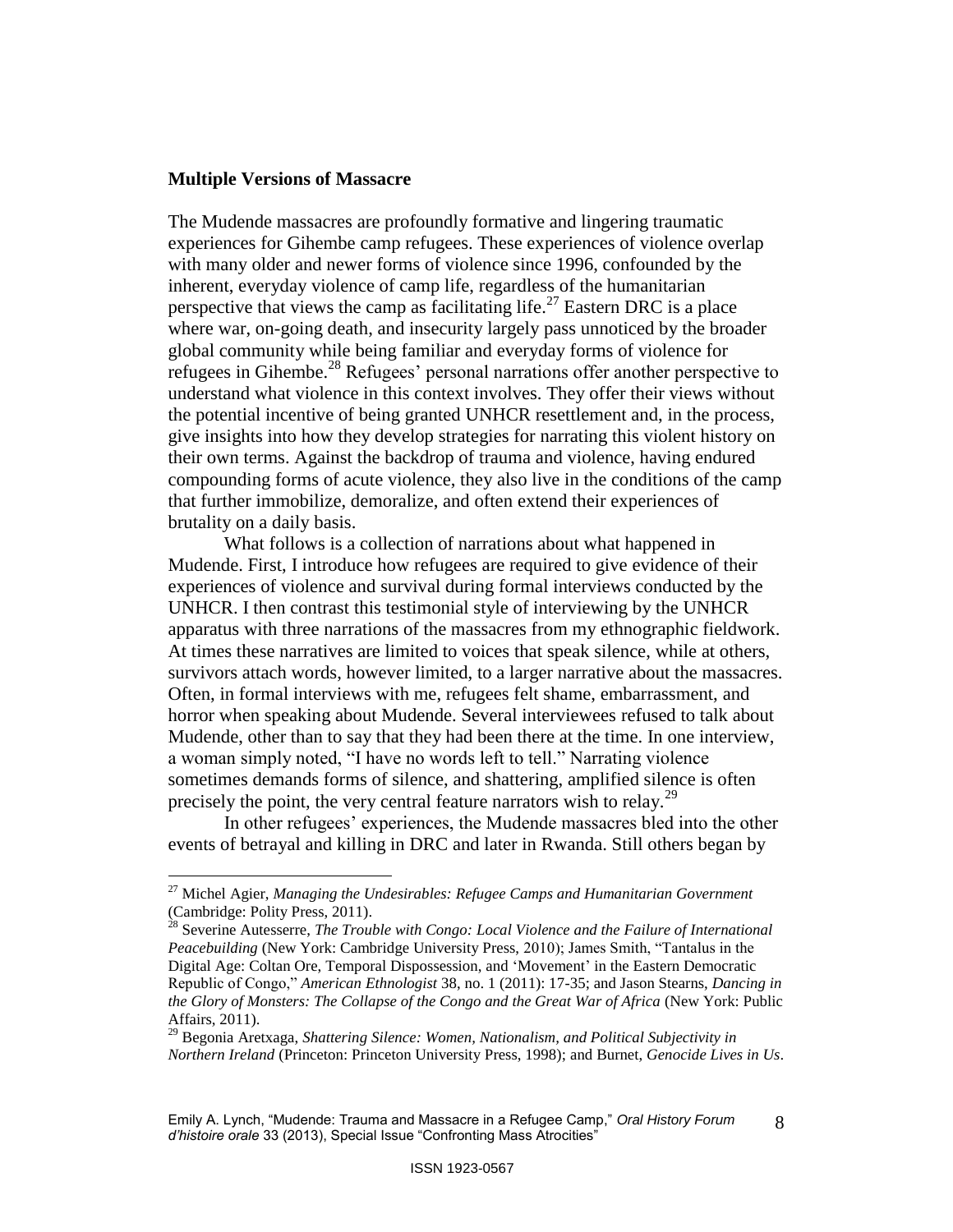narrating the Mudende massacres and then moved on to discuss the broader dynamics of DRC at the time of their departure. It is difficult to discern how one layer of violence and atrocity relates to another, and how a series of state, humanitarian, and local actors provided comfort and protection to some at the expense of others.

## **Testimonial and Evidentiary Format – the UNHCR Interview Process**

Permanent solutions for refugees in protracted, endless forced migration are limited to the possibility of official and permanent resettlement by the UNHCR, often to a European or North American country. This potential to resettle refugees who have spent long periods of time in exile is commonly viewed by the UNHCR and humanitarian operations as an alluring, though highly limited, response. In certain contexts, such as for those displaced from Somalia and Sudan, and increasingly for Congolese, where there are few imminent promises for security from the country of origin, the "forces of compassion" at play generally assume that resettlement is one of the few options left to restore refugees' humanity.<sup>30</sup> Similar to a humanitarian model of medical assistance, the camp in many ways assumes that sustaining biological life is an adequate response to trauma and violence. In many ways, the UNHCR takes "the terms of humanity at stake," and reduces "it to a suffering body."<sup>31</sup> A feature of this process is to make legible human suffering and create awards around it—such as the promise of a new life in resettlement—and, in the process, shape these awards into primary forms of compensation for those who have suffered. Individuals and families have higher odds of being awarded resettlement the more they are able to present experiences of suffering and exceptional vulnerability in the camp in terms that the UNHCR can formally recognize.

The UNHCR constructs an overlap between past violence and present vulnerability using categories of victimhood, privileging the cases of individuals who are, for instance, "orphaned," "disabled," or "HIV positive." This is a large part of how refugees in resettlement interviews are compelled to testify in great detail in the hopes of achieving a resettlement award. For example, if a refugee became disabled during the Mudende massacres, the odds of being awarded resettlement are higher than for an able-bodied refugee who has been in the camp for the same duration of time, with the same household size and similar everyday constraints. If the narration of a violent event such as the Mudende massacres

 $30$  Erica Bornstein and Peter Redfield, "An Introduction to the Anthropology of Humanitarianism," in *Forces of Compassion: Humanitarianism Between Ethics and Politics*, eds. Erica Bornstein and Peter Redfield (Santa Fe: School for Advanced Research Press, 2010), 1-27.  $31$  Ibid., 67.

Emily A. Lynch, "Mudende: Trauma and Massacre in a Refugee Camp," *Oral History Forum d'histoire orale* 33 (2013), Special Issue "Confronting Mass Atrocities" 9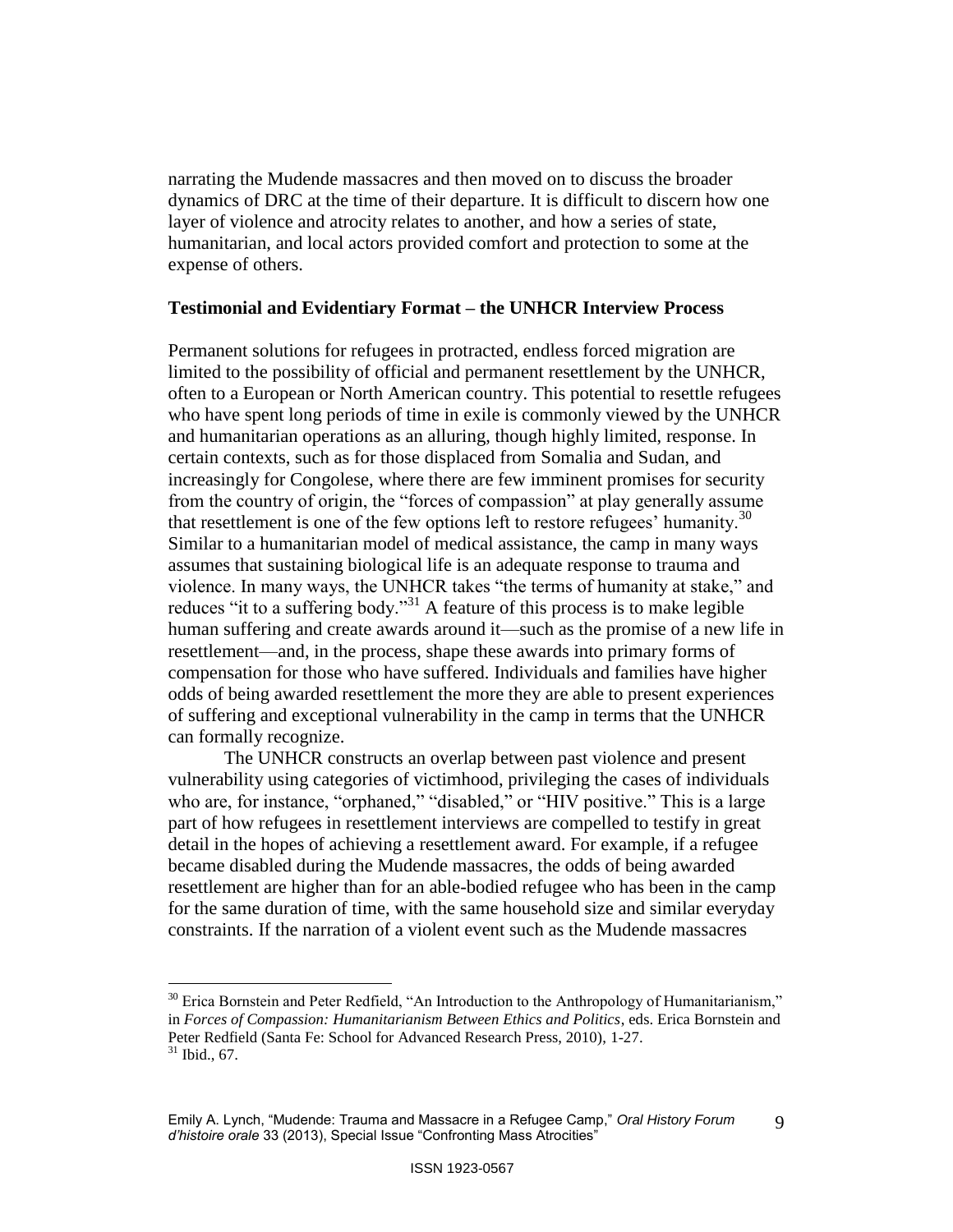connects to current lived vulnerabilities in the camp, the likelihood of the UNHCR building a case for resettlement becomes significantly higher.

In their everyday lives, refugees speak of violence in DRC and Mudende vaguely and with a mixture of spectacular care, ambivalence, and pain. The experiential realms of the Mudende atrocity are glossed over in the everyday lives of camp dwellers. Yet, in many other ways, the violence of Mudende represents to refugees another, similar violence that is visible in the ordinary objects and conditions in the camp. Their narration of violence contrasts with the aim of UN resettlement staff who prompt refugees to script full testimonies of the atrocities they endured in ways that are often unfamiliar to them. Conventional approaches to documenting traumatic experiences and violence privilege the format of testimony, wherein the speaker narrates ostensibly true events and provides moments for evidentiary claims to support the narration of these events, similar to the UNHCR format for resettlement interviews. $^{32}$  In these kinds of official documents, there is little room for refugees to express themselves in ways more closely related to how they endure everyday forms of violence.

A large part of "the official" narration of refugees' experiences of violence and trauma in the camp takes place as part of the intervention by the UNCHR and the broader humanitarian system in place. Because the UNHCR is unable to protect the basic needs of all refugees, the resulting interview process relies on categories of current vulnerabilities and discrimination in the camp setting—a sorting process that excludes past experiences of violence and suffering. The resettlement process operates within a paradox that prompts refugees to share narratives of trauma, only to assume those narratives are possibly fabricated. There are many steps to vetting the credibility of refugees' experiences.

Neither refugees nor UNHCR staff find the resulting resettlement process transparent. To minimize what the UNHCR calls "fraudulent claims" of trauma, staff in charge of resettlement sift through the refugee in-take and registration database for those refugees who were initially categorized as extremely vulnerable—namely, "orphaned," "HIV positive," or "disabled" individuals. En route to establishing criteria and particular cases for UNHCR resettlement to the West, staff ask refugees to establish their histories of flight from their home countries and their experiences in Mudende. Refugees interviewed as potential candidates for resettlement are prompted to narrate the precise details of their social and life histories.

Refugees are asked a barrage of questions. Where exactly were their prior homes? How many people were in their household at that time? How did the war come to them? Who chased them? Were they involved in direct conflict? Who

 $32$  Didier Fassin, "Inequality of Lives, Hierarchies of Humanity: Moral Commitments and Ethical Dilemmas of Humanitarianism," in *In the Name of Humanity: The Government of Threat and Care*, eds. Ilana Feldman and Miriam Ticktin (Durham: Duke University Press, 2010), 238-256.

Emily A. Lynch, "Mudende: Trauma and Massacre in a Refugee Camp," *Oral History Forum d'histoire orale* 33 (2013), Special Issue "Confronting Mass Atrocities" 10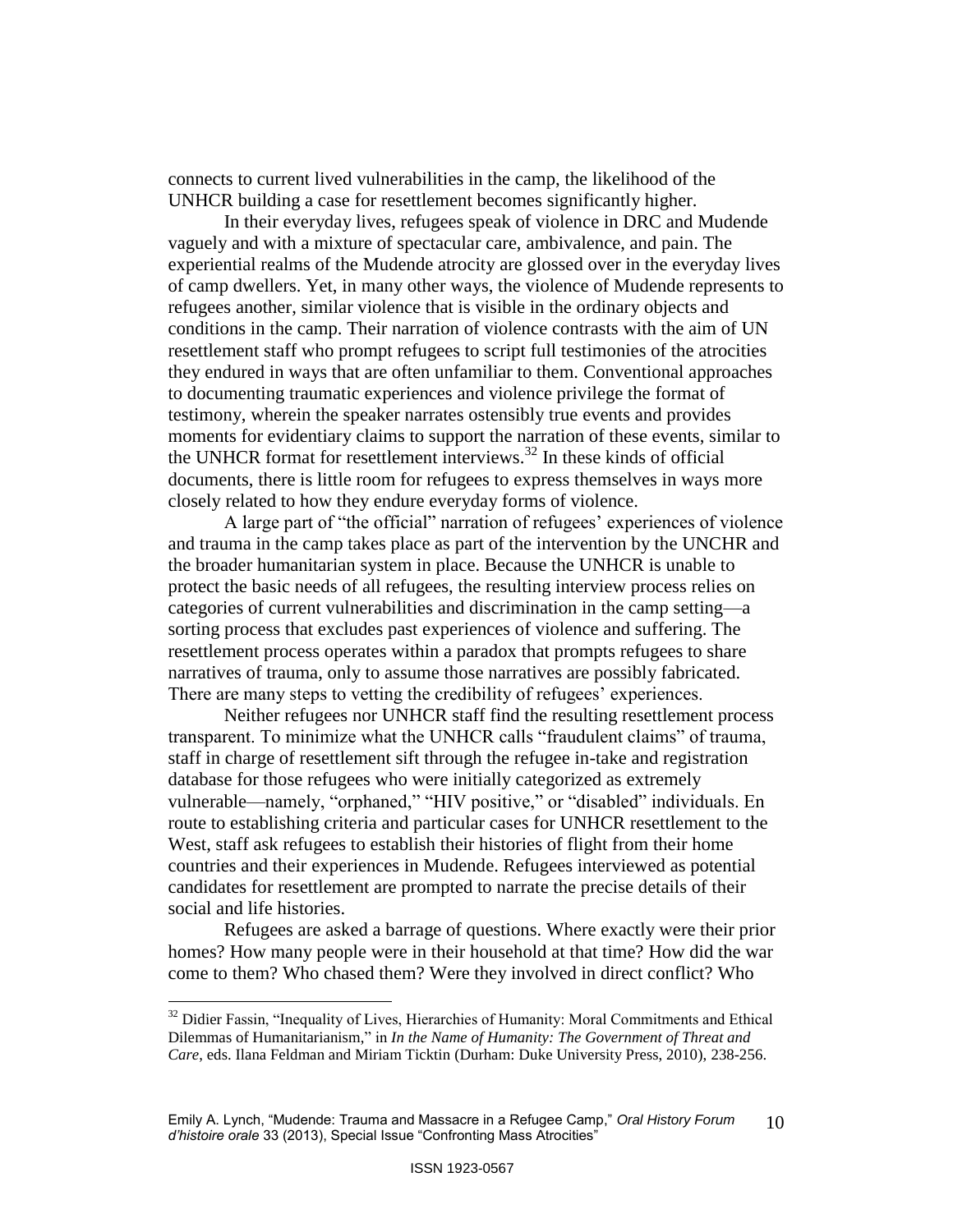was killed in the process? How were they killed? Where did they run to next? Who did they meet along the way? Who discovered them, or protected them after reaching the border? What documents and possessions were they able to bring? The more consistent the detail offered, the more credible the refugee becomes. The rubric of evaluation privileges certain kinds of violence over others, just as the broader humanitarian apparatus promotes an idea that different kinds of harm and suffering can be isolated and objectively ranked. This reification and categorization of harm serves to delegitimize those kinds of suffering that fall short of whatever the threshold is for action or recognition.

Resettlement is supposed to award those most in need and provide reprieve from the on-going emergency of camp life, be it living with AIDS, physical disabilities, or peer-based discrimination. When asked to talk about violence and trauma in the highly formalized setting of resettlement interviews—a setting in which there are high stakes and potential rewards—refugees are accustomed and encouraged to share graphic details of their experiences, despite how little refugees in Gihembe understand about the larger criteria for resettlement qualifications.<sup>33</sup> The UNHCR method of narrating trauma first asks specific questions to the registered head of the household, and then later other members of the household also narrate these events. Afterwards, the officer approves and extends future interviews for resettlement or closes the case.

For refugees it is an uncomfortable process, retraumatizing at times, and it is highly difficult to remember and reorder violent events from past years. Refugees informally relayed their stories to me in a limited number of types stories of "the chase," of fleeing and running, of "the killers," of watching family members die or of hearing the sounds of war rapidly approaching their homes reflecting the ambiguity of their memories and the residual trauma over what happened. Everyone in the camp has stories of trauma so similar they almost form folkloric genres. The details of the massacre vary, but the overarching stories are the same.

## **Innocent: A Technical Narration of Mudende**

 $\overline{a}$ 

Among my informants, Innocent was rare for his explicit and detailed narration of the Mudende massacres. At first, he echoed a formal rendition of the massacres, and then later reflected more broadly on what the acts of killing meant to him now. Wrinkled and fragile in appearance, a man around seventy years in age, he sits on a wooden bench while we talk. He is a widower since his wife died of old age in Gihembe camp, the accumulation of the wear and tear on her body from the hard life. Innocent lost her about four years after the camp moved from Mudende

 $33$  In humanitarian and UNHCR circles, it is well established that different camps and populations vary intensely in their working knowledge of acquiring awards from these systems.

Emily A. Lynch, "Mudende: Trauma and Massacre in a Refugee Camp," *Oral History Forum d'histoire orale* 33 (2013), Special Issue "Confronting Mass Atrocities" 11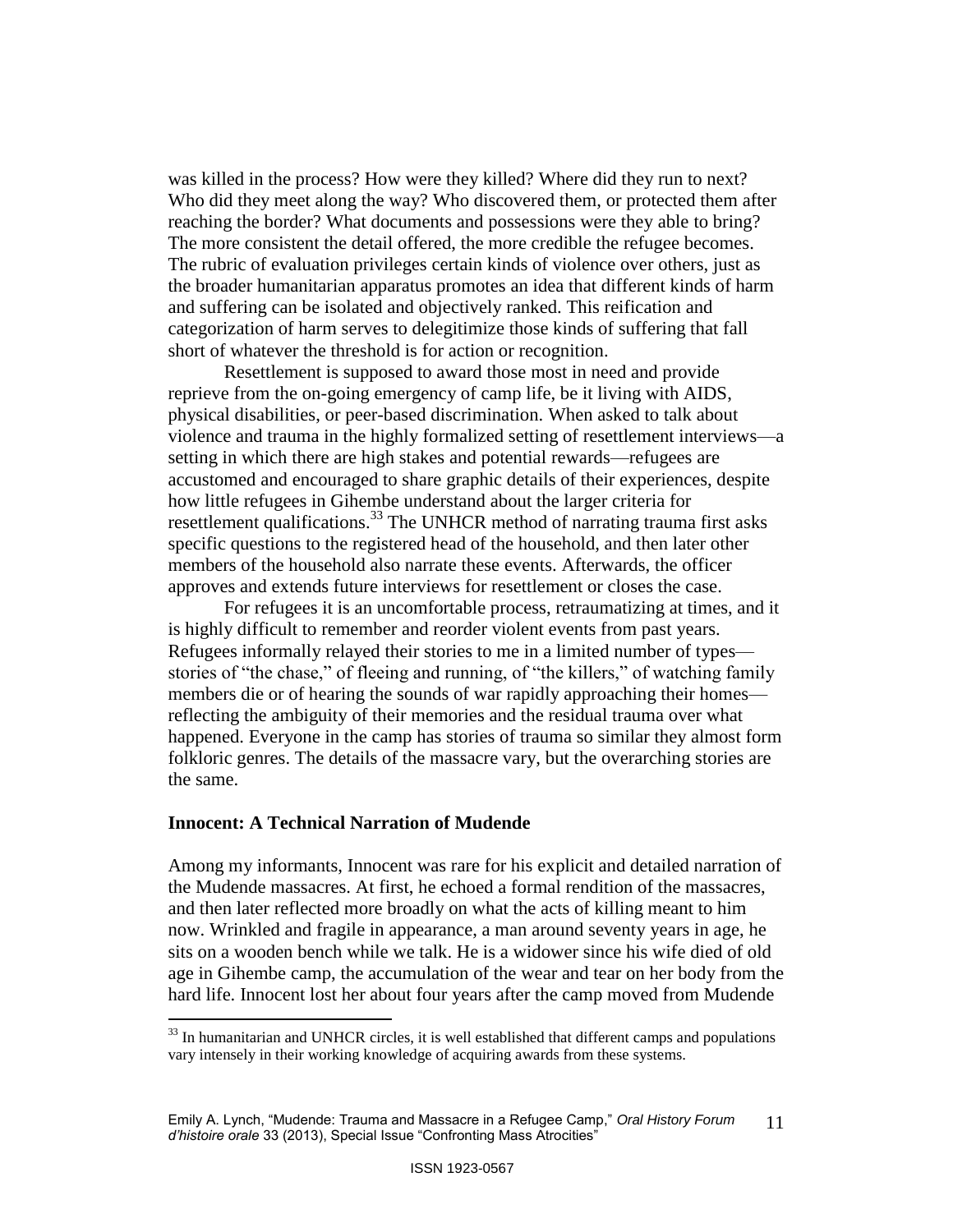to Gihembe, although he has been so long in the camp now, he is unsure of which year she passed. Her body is buried in the refugee graveyard on the periphery of the northern side of the camp quarters, just below the houses in that quadrant. They had a total of nine children, of whom six remain living, and although he does not state it explicitly, the three children must have died in Mudende, along the way from the DRC, or since being in the camp. He did not offer this information, and I did not ask.

The only time that Innocent has returned home to DRC was in 2002 for a brief visit through a "go and see" mission arranged by the UNHCR and a delegation of local leaders in north Kivu. Now, he feels largely resigned to spend his remaining days of life in the camp to be eventually buried next to his wife. The mounds of green grass in semi-organized rows outline the bodies of the dead, marking how long the camp has existed in Byumba and how many refugees made it to Gihembe camp only to become stuck in this liminal space, never to return to their original homes in the Kivus.

I tentatively asked Innocent if he minded telling me about the conditions in Masisi, north Kivu, leading up to his departure, and his family"s journey. Straight-faced and tight-lipped, he stated flatly, "I came because of the war in 1996, in April. First I went to Mudende. After being attacked by *Interahamwe*, the government of Rwanda brought us here. Even when I remember what happened there, now, I cannot sleep." He paused for a long time, and shifted his body, resituating his coat and putting his hands into his overcoat pockets. "*Nta kundi*," he said, "there is no other way," followed by "*boh*." These are stock phrases used by refugees to narrate difficult moments past and present, the translation being, "it is what it is," or "anyway…" The repetition of these words in the camp relays an acknowledgement of something painful or difficult to discuss. His pause marked something relevant to the event.

"Mudende is in the forest," he said, "there near the volcanoes." He shifted his body now on the bench, adjusting his legs in the chilly house. He continued gingerly, "First," explaining,

Those killers came before and started moving the big stones around the road…they were preventing the army from protecting us…the killers came in the evening, using traditional materials and started killing us all night in the camp, they were stopping and starting till morning with the traditional instruments…machetes…

He made eye contact, and said perhaps the story was still unclear. Uncomfortable with explicitly asking for more detail, I nodded, affirming his understanding. He gestured into the air at nothing, and shrugged.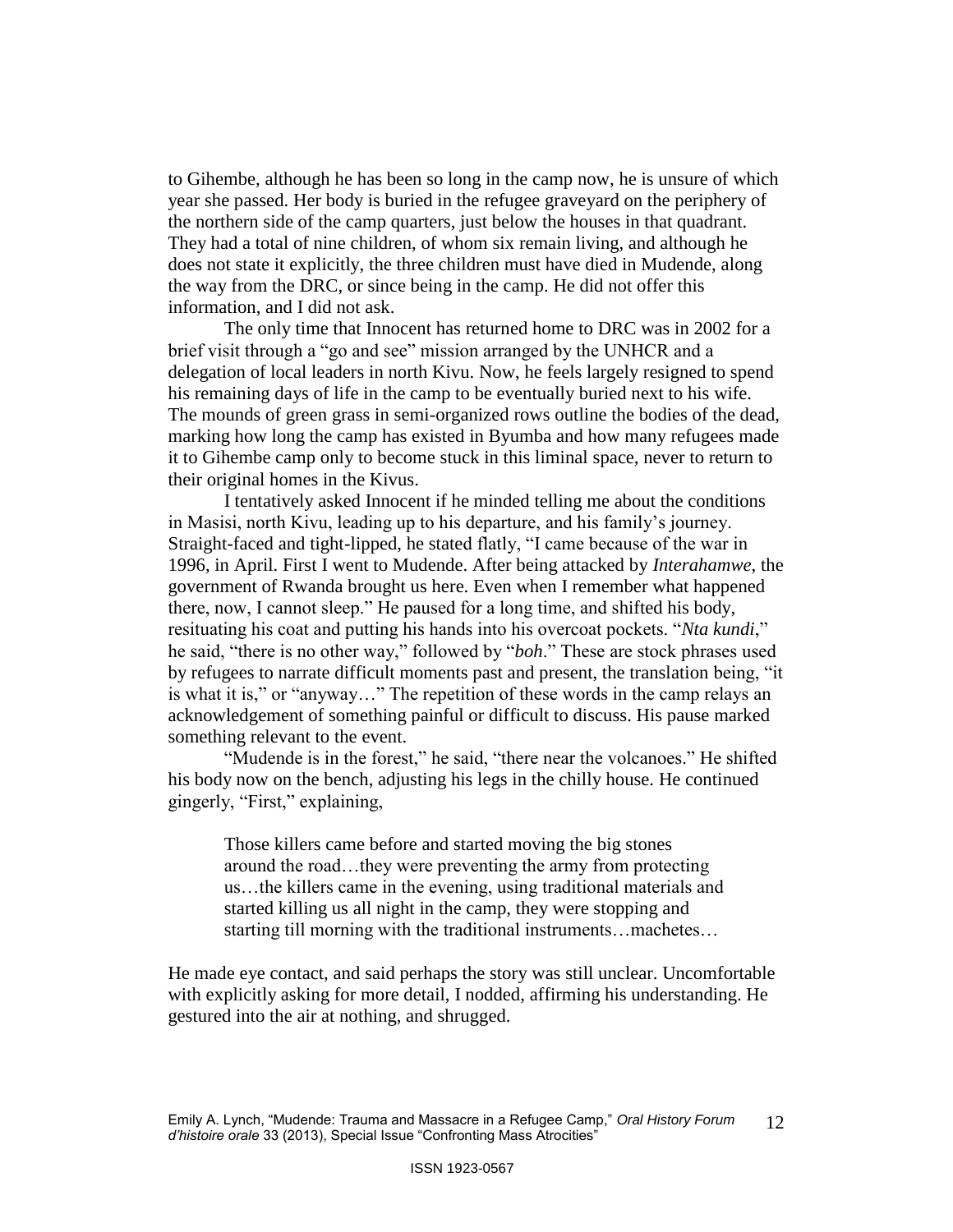They came to kill. It was the government of Rwanda that came to rescue us, they were calling [out to] the man inside the camp…he told them they were burning the houses of *Interahamwe*, fighting *Interahamwe*, but he was actually the intelligence man to *Interahamwe* and he lied...the Government of Rwanda's army came late because of that Hutu man [the informant]. It was the problem of that man--first--he was seeing that people could discriminate and he was Hutu. He saw something would happen. That was when they [the *Interahamwe*] were going inside the houses, burning tents, it was very bad. Around 2,000 refugees died…those killers came and after entering, they started killing outside, then inside the houses, then shooting, burning the tents, some people were running. It was night. I was running under the trees, then outside the camp. God is the one who helped us survive. Even in Congo, they killed us like that, the same as in Mudende.

Listening to Innocent, I wonder how the massacre could take place in what was supposed to be a safe haven, protected by the UNHCR and the Rwandan government. Innocent"s account presents a complex and confusing description of these events and an explanation for who was involved in the killings. Innocent claims "the man" who was working as a Hutu civilian in the camp lied to the Government of Rwanda. Innocent believes he was working with *Interahamwe* and "tricked" the RPF soldiers. In Innocent"s mind, the Hutu man inside the camp was working and posing as an aid worker in Mudende, but really he was recruited by *Interahamwe* to facilitate a larger collaboration of "killing" between local Hutu and *Interahamwe*. Innocent understands "the killers," those local civilian Hutu working with UNHCR inside Mudende, to have joined with *Interahamwe*. In doing so, they colluded with those employed within the UNHCR and humanitarian operation personnel. This idea was conveyed by a few others in interviews, although largely dismissed at the UN level. Even though the humanitarian operation personnel were ostensibly vetted and were to be working on behalf of Tutsi refugees, Innocent is not convinced of their sincerity; otherwise, as he explained, the killers "would not have succeeded" in Mudende. In conflict zones, knowing who is who and working towards what ends is extremely complicated.<sup>34</sup>

The starkness of Innocent's words makes clear how he has come to understand violence: "they came to kill" represents the *Interahamwe's* singular mission. The lived reality of violence often lacks meaning to those who endure it when compared to those who try to study it. As with other narrations of Mudende

<sup>34</sup> Hoffman, *The War Machines.*

Emily A. Lynch, "Mudende: Trauma and Massacre in a Refugee Camp," *Oral History Forum d'histoire orale* 33 (2013), Special Issue "Confronting Mass Atrocities" 13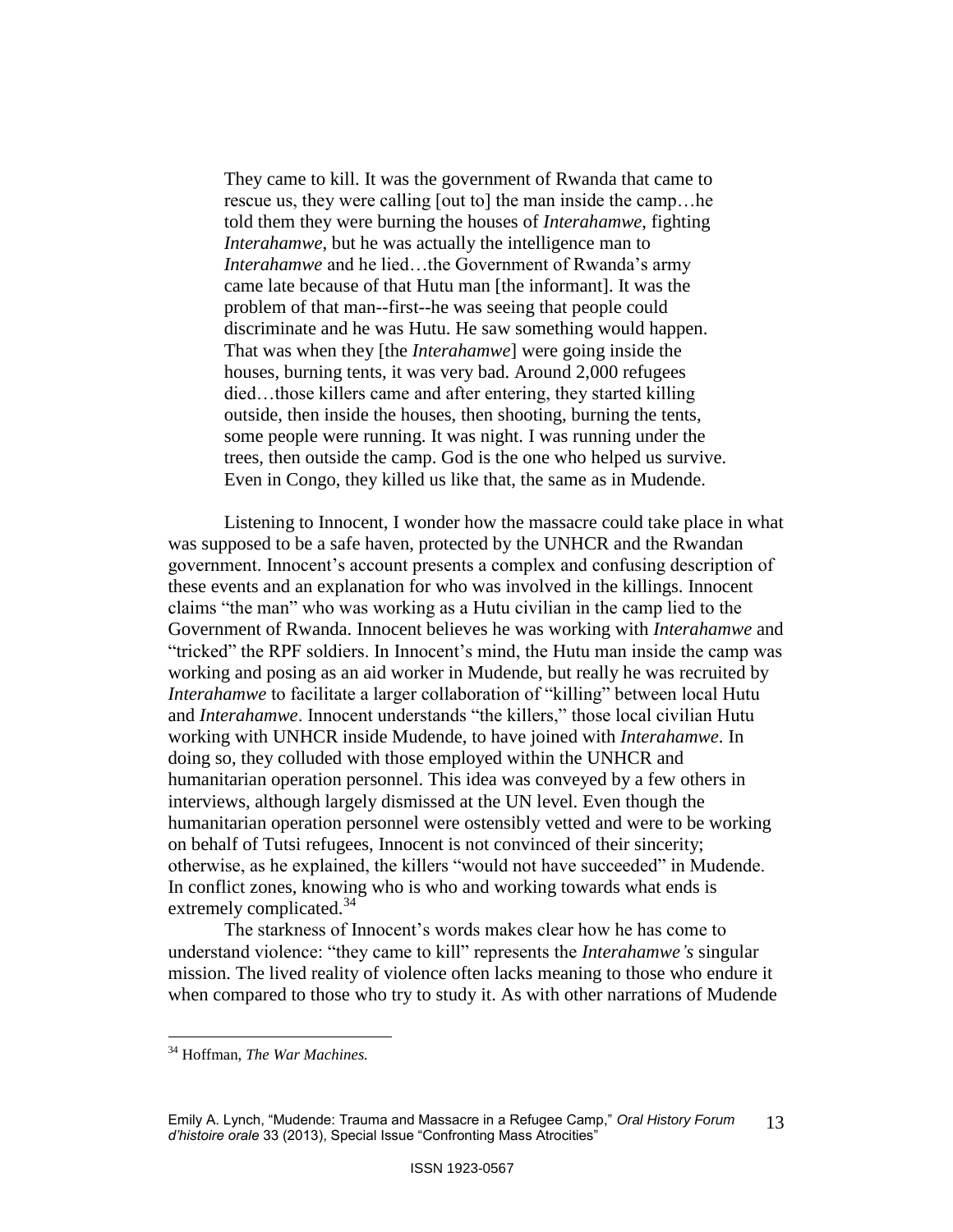during interviews and research, I found it difficult to reconstruct a scene of events out of the fragmented memories of violence and chaos, especially after the violence that drove refugees from their homes and the similarity of the events, perpetrators, and nature of this violence. Innocent"s memories are his truths of what he remembers now, years later, thrown together out of what he saw and heard as he questioned if he would survive, and from the days and subsequent years in the camp.

Innocent does not lay specific blame on those non-refugees inside the camp who were, in his account, easily convinced to let the killers inside. His words also reveal another sentiment of certainty about how people were killed during the massacres. As he says, "They killed us like that in Congo, the same," an expression of his sense of familiarity with repeated trauma. In speaking, he is matter-of-fact and straightforward about how the Mudende massacres came to be and who was responsible for the killing. He is also convinced that the RPF was the intervening force that protected the camp, even if their actions were too late to stop the ambush. Several days later, when I met with Innocent again, he relayed how he did not sleep that night after telling me, just as he knew he would not.

Piecing together a seamless, comprehensive, congruent account of violence and massacres such as these is an impossible task: the truth as it occurs for one person is different for another. What other refugees believe to have happened in Mudende, the reasons or causes for the violence, and their memories of what took place there are often different in nature, description, and substance. Spectacular violence has this quality; it erases memories at times, and fills in the gaps with voids, silences, blankness, disbelief, or a refusal to remember.<sup>35</sup> This perspective on trauma takes it to be a space of belatedness and an event that is so overwhelming that the victim cannot fully experience it. The creation and production of the truth of trauma take place after the event in the telling, in memory, and in the often-reverberating aftermath of terror. Innocent's and others' modes of narrativizing Mudende oppose the manner in which the UNHCR seeks to structure and order violence in neat and precise categories.

In several interviews, some similar to my interview with Innocent, refugees rehearse the events of Mudende. Although few speak about the massacres in such detail, many will casually, if asked, commit to having been in Mudende, or to perhaps having lost family members there before arriving in Gihembe camp. This is in sharp contrast to the ways in which refugees narrate these events to the UNHCR, whose actions and resettlement intentions necessarily force a certain structure onto the events. Yet this leads to an over-determined

<sup>35</sup> Caruth, "Trauma and Experience"; Das, *Life and Words*; Alan Feldman, "Memory Theatres, Virtual Witnessing, and the Trauma-Aesthetic," *Biography* 27, no. 1 (2004): 163-202; and Carolyn Nordstrom, *A Different Kind of War Story* (Philadelphia: University of Pennsylvania Press, 1997).

Emily A. Lynch, "Mudende: Trauma and Massacre in a Refugee Camp," *Oral History Forum d'histoire orale* 33 (2013), Special Issue "Confronting Mass Atrocities" 14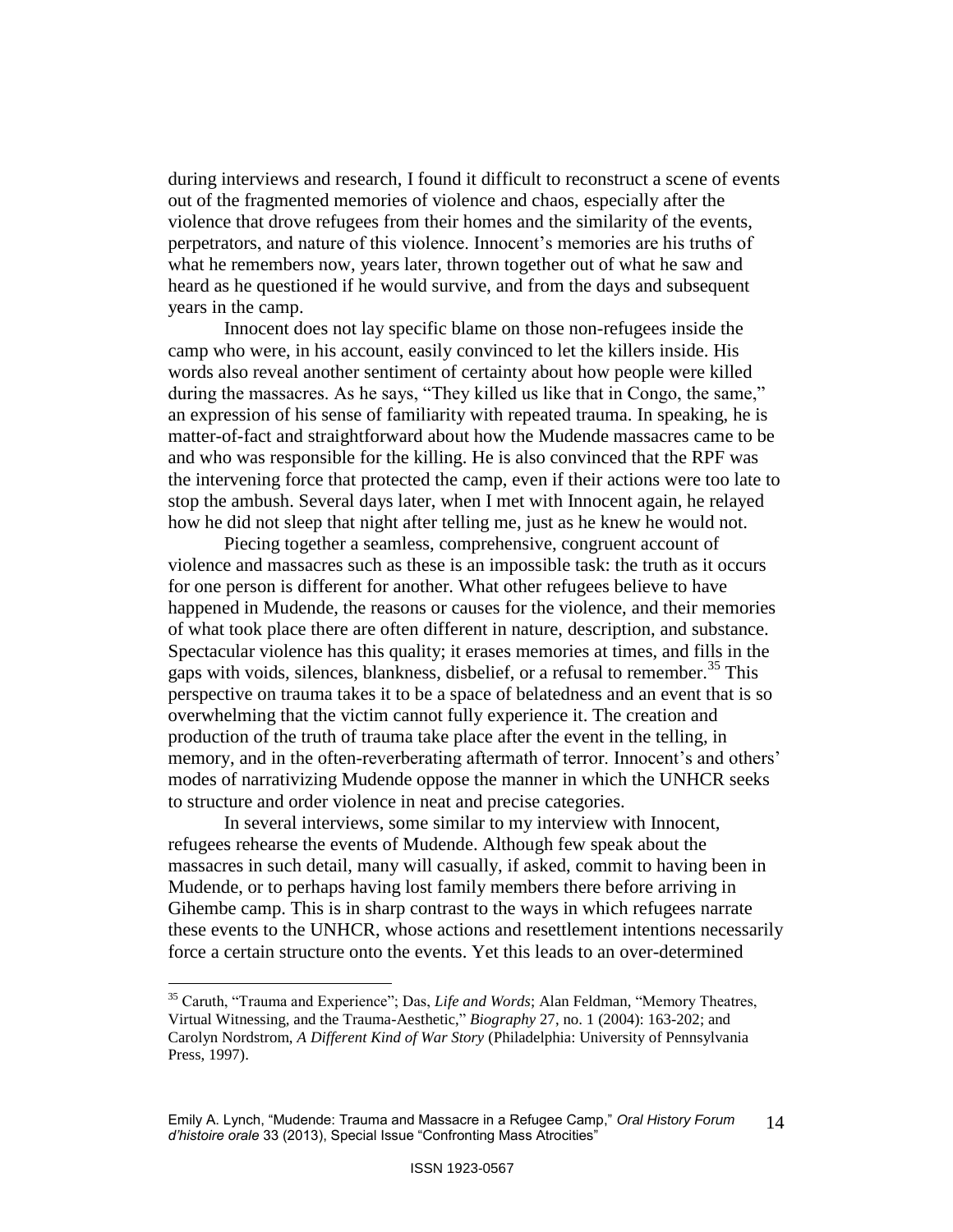figure of the refugee, a subject who should be interested in apprehending the maximum services available and a subject who can make the experience of violence intelligible to another person.<sup>36</sup> This figure of the refugee, a creation of the UNHCR interview and resettlement process who speaks in elaborate detail about past experiences of violence, becomes clear when contrasted with the individual men and women who do not and cannot speak about this violence. It is the difference between a refugee who narrates excruciating spectacular violence, potentially hour by hour, minute by minute, and another refugee who nods about having been present in the place at the time when the camp was collectively hurt but shows ambivalence at being questioned about these events. Refugees are made more eligible or entitled to resettlement from the humanitarian apparatus the more they are able to narrate these events in great detail, but on an everyday basis they do not speak of Mudende or of the initial killings that caused them to leave their homes.

## **Ildephonse: A Contextual Narrative of Mudende**

 $\overline{a}$ 

Another man, Ildephonse, who was also an elder, cogently relayed the years and months leading up to the Mudende massacres. We sat in his camp home constructed of a mud and sand mixture with a few other elders, the walls cold and the rain softly pattering on the plastic sheeting the UNHCR assigns for roofing in the camp. He started quietly, "*Boh*…" and trailed off. "The genocide happened here [in Rwanda] and *Interahamwe* shifted place to Congo and they were living in a camp. Then, war happened there [Congo] too, and the army from Rwanda went and started fighting them and the fighting spread to the population around the Congo." The window carefully placed in the construction of the house was slightly open. The material used to open and close the window had been crafted from a metal USAID oil can, a material slightly stronger than plastic often reused in the camp for patching together and creating doors or windows. He closed the window entirely and darkness dominated the room.

He paused again, hesitating, and continued, "Before in the Kivus, we all lived together, got married, and were safe." This was the era of Mobutu Sese Seko. He grinned, and repeated, "It was a time when we were all safe." Others in the camp adamantly agree about the positive aspects of Mobutu"s era of rule, despite the contradictory characterizations of his nepotism and extravagant indulgences. Refugees claim it was a time when "We were all Congolese and we all had rights." One of the elders chimed in, "We had the right to be where we wanted, to cultivate, to have cows, to develop ourselves. But the problem is

<sup>&</sup>lt;sup>36</sup> Elsewhere I discuss how unique Gihembe camp is for its general disinterest in UNHCR resettlement schemes, as the majority of refugees here yearn to return home more than they wish to move to North America or Europe.

Emily A. Lynch, "Mudende: Trauma and Massacre in a Refugee Camp," *Oral History Forum d'histoire orale* 33 (2013), Special Issue "Confronting Mass Atrocities" 15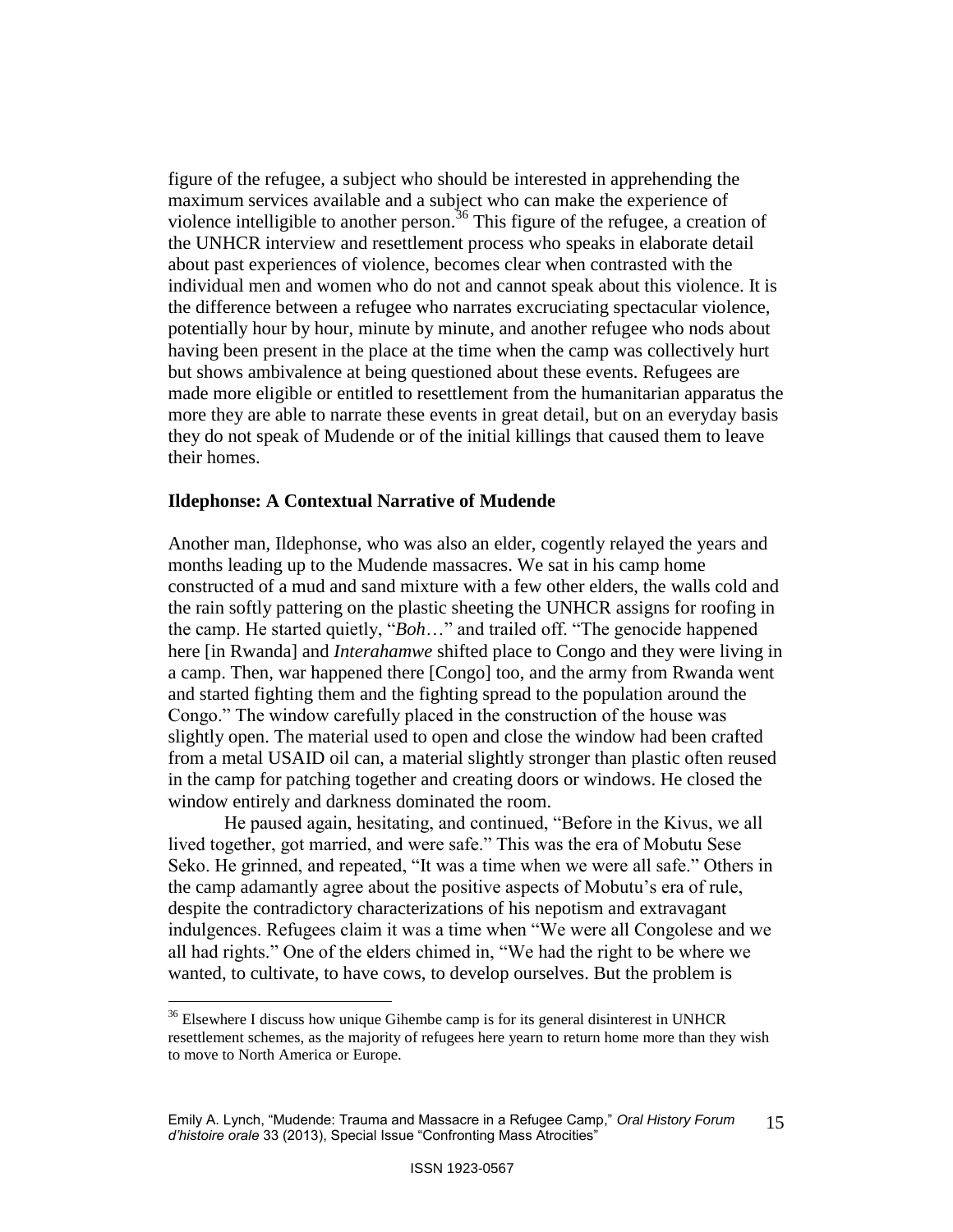Mobutu did not develop his country, in terms of infrastructure, roads, education. So what he did was give freedom to the population, but not develop his country enough to give the good life, forever, to us."

Days later, a larger circle of elder men sitting under the house's plastic roof wondered how things might have been different if Mobutu's reign had lasted longer. This was an extension of the conversation initiated about the Mudende massacres. One man interrupted another, who paused after getting the group"s attention. "Even when refugees came to Congo from other places, Mobutu gave them land! And protected them too!" The man speaking before him tipped his hat towards the dirt floor and re-crossed his legs. He spoke softly, bowed his head for emphasis, and relayed, "The government of Mobutu was good, there were no [ethnic] groups in his government, and no groups that could cause insecurity to the population. No groups were created at all. The problems came to the population after his government fell." Again, as with many other conversations in the camp, refugees lapse into another mode to narrate their current lives and the violence they experienced in the past. "The problems" with the camp itself and the kind of life that is facilitated there are an easier way of talking about what has happened to them, past and present, than directly speaking of the massacres.

When prompted by me about Mudende, Ildephonse, like others, did speak, but carefully and generally. He said, "The war from here came there." But when I pressed him for details, it was clear he preferred not to say more. Instead, he and the other men in the group wanted to discuss how their lives were before, to tell stories about how they had been living the "good life" and had had the ability to "cultivate themselves," something that is impossible in the camp now. Ildephonse"s mode of narrating Mudende is characterized by lapsing back in time, with an implicit comparison to the life refugees now endure. His refusal to share details of Mudende is an act of agency. By lapsing back in time and offering his understanding of group dynamics in north Kivu before the war, he stresses the importance of ethnic dynamics that would not matter within the framework of a testimonial or evidentiary format. To Ildephonse, the violence of Mudende embodies the lingering and volatile politics of group identification in the region, and importantly, how their lives had been better in the past. He sees this violence as having stifled their ability to live collectively and to co-exist easily with other ethnic groups.

## **Yvette: An Expressive and Poetic Narration of Mudende**

Yvette leaned over the hearth and stirred the pot placed over a fire. The food was rationed from the monthly World Food Program distribution. Wood smoke billowed around her, concealing her figure as she stirred, mediating and keeping pace with the heat and the boiling maize flour. It was lunchtime, and this family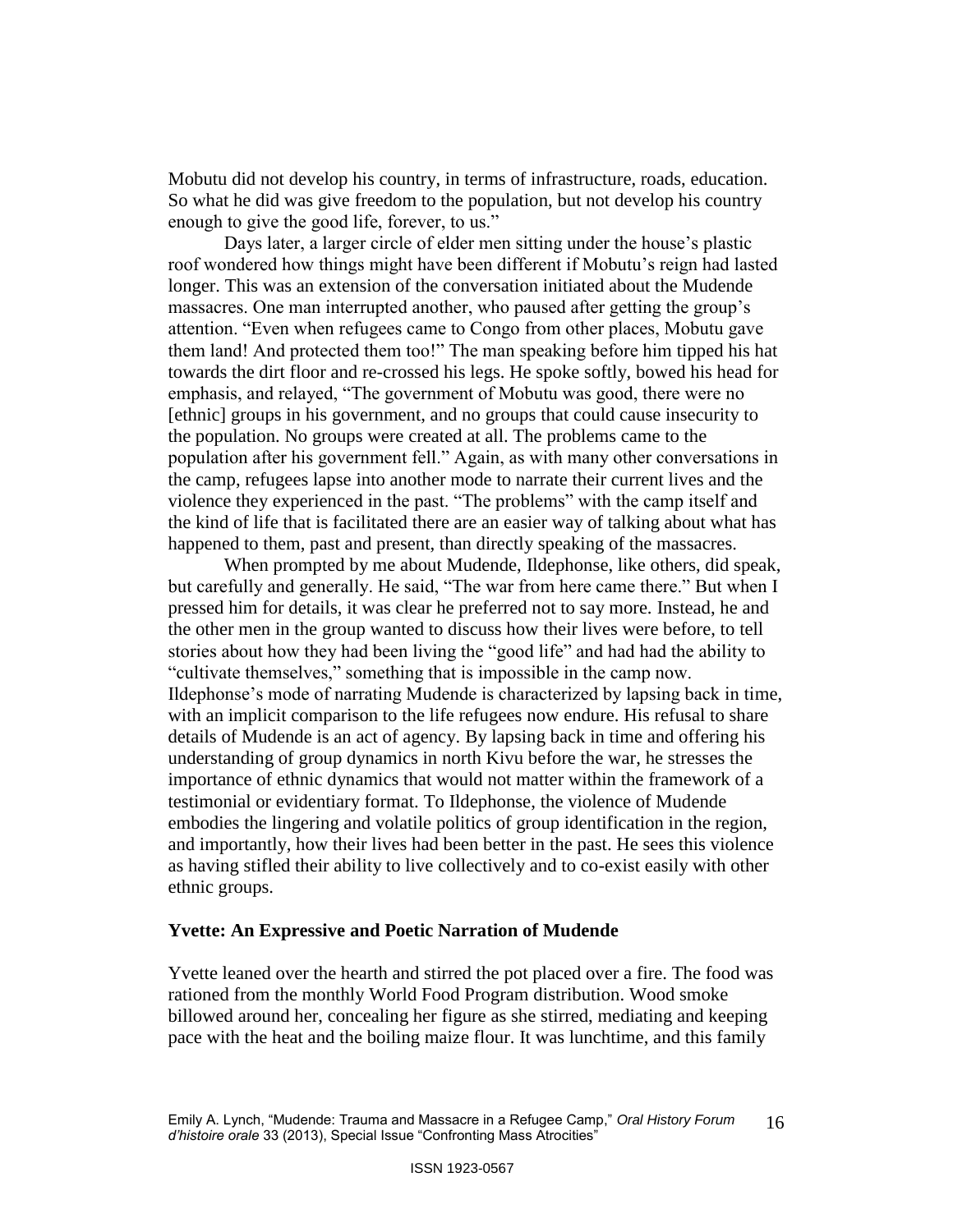gathered around the maize bread and beans served in a salty water mixture from a broad metal plate. Everyone circled the steaming food with spoons, sharing from the communal platter. A few of the youth asked about the interviews from earlier, what was I asking about, what did people tell me? The mama of this household also wanted to know and added, why am I asking about those things, that time, and the journey of fleeing?

She and I were well acquainted and later, in private, spoke briefly about Mudende. "Gisenyi, Mudende, we came through a transfer to here, through Mudende. Then, in 1997, or 1996, we came here…Five months I was there? Because at that time in Mudende, there was war, so I cannot remember the exact months…*Boh*…" She sighed. Eventually, she said shortly, "You see the lightning, but you feel the thunder. The thunder is stronger," and she would not explain more on that particular day. Her silence was hauntingly critical and confusing.

Over the duration of my fieldwork, this saying came up repeatedly with Yvette and was a sentiment I heard from many others, although they did not use her exact words. The general expression makes sense to others in the camp, and was something I obsessively asked about after Yvette's initial evocation of these words in our conversation. The thunder and lightning are metaphors for how the people in the camp live, feel, and experience violence and trauma, past and present. They illustrate what refugees more commonly feel and have to say about their trauma. The lightning refers to the things felt in the camp now over the course of nearly two decades of sequestration to life as a refugee. The lightning is the violence they are exposed to on a daily basis. Instead of talking explicitly about the events of Mudende, or of the "chase" from home to the camp, they talk about the horror of living in the camp for so long. The "bad life" and "this refugee life" are ways of describing how hard the daily tasks of surviving in the camp actually are for those who are forced to reside there. The lightning comes to mean the often rotten and inadequate food rations distributed by the World Food Program. The lightning is the terror of knowing that the health center will not transfer even the sickest refugees to the local hospital, and it is very possible for people to die in the center because of the lack of care and treatment given there. The lightning is the inability to find work and cultivate food for yourself and your family and it is in all the injustices and ordinary forms of violence that refugees live with on a daily basis. The camp is filled with lightning: witnessed in nearly every aspect of the decaying homes, malnourished children, and lack of education past the primary school years. These are the reminders that the refugees have been hurt deeply, and their physical presence in the camp is a tragic indicator and a constant reminder of what they used to have at home, before war, before Mudende.

Yvette said, "You see the lightning, but you feel the thunder." The roar and rumble of thunder are what is felt, and the thunder is stronger and more potent

Emily A. Lynch, "Mudende: Trauma and Massacre in a Refugee Camp," *Oral History Forum d'histoire orale* 33 (2013), Special Issue "Confronting Mass Atrocities" 17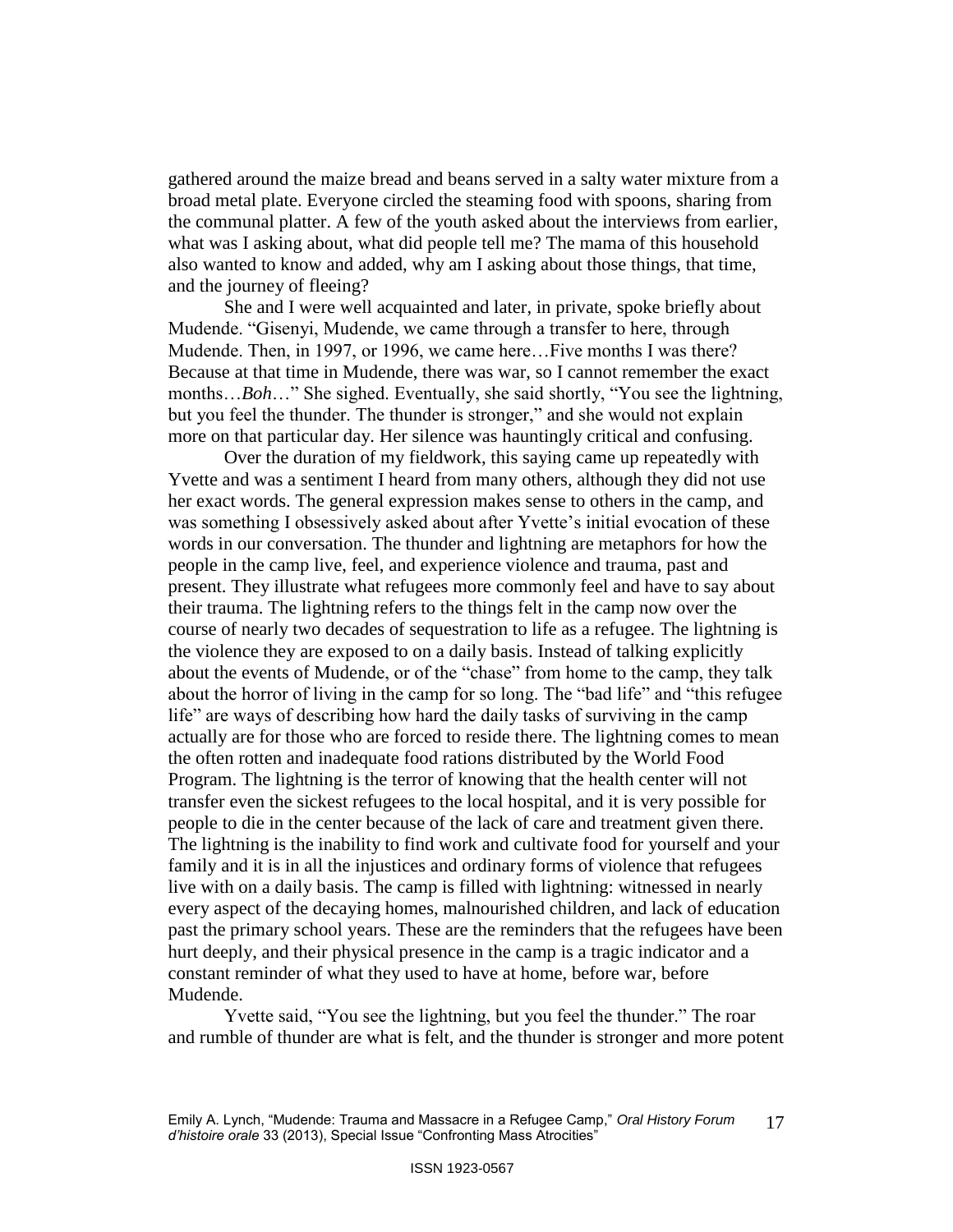than the lightning. Thunder refers to the events narrated in formal terms, in testimonial style about what has come before, at home in Congo and in Mudende. Thunder, and the feelings associated with it, are more volatile than the everyday torment of living in the camp. One younger refugee notes, "The way we suffered then cannot be compared…we suffered even more before." The trauma and violence of the past is strongly related to that of the present context, but it comes from the past, it resides in the skies, and in the earth, as the thing that is felt. This is one reason Ildephonse deflects a direct rendition of Mudende and instead discusses how life was before the genocide spilled over into DRC.

The thunder is the undercurrent to everything else that has put in motion the violence that initially displaced these refugees, and it is what keeps them in the camps now. It is more felt than expressed. The bright flash of lightning quells the sounds of thunder, yet not the feeling of it, suggesting that the lightning may also blind aspects of past emotional trauma. The peculiar thing about the metaphors of thunder and lightning are that they are always recognized as happening together, and embody a simultaneous effort and strategy. They come from the same source or point of origin—the violence that stretches from the past and engulfs the present. However, in Gihembe, they are two manifestations of the same effect, although the two are separately felt and perceived. The memory of violence is sometimes blurred, ignored, or deleted, becoming something that might be relayed to an ethnographer or oral historian, but most likely not the UNHCR representative. The testimonial format of humanitarian intervention demands a more linear narrative. Nevertheless, for Gihembe camp residents, their lived experiences are not as straightforward. What does this mean for how violence over a protracted period is understood, felt, and lived? The thunder in the camp is especially volatile and is the thing that takes over during the formal telling of violence, or in the month of commemoration when survivors speak of details about Mudende.<sup>37</sup>

Given this inability to narrate how deeply felt experiences of atrocity and violence can be, other camp informants also relayed, "Silence is the best cure for a disturbed mind." The expression alludes to the thunder and the lightning, saying that any attempt to narrate the past and its pain and difficulty is in vain, yet silence is not possible if there is thunder. "We have to keep quiet," another refugee said, "because when we think of our lives, those events and massacres…what is the destination?" What might their narration of these

<sup>37</sup> See Burnet, *Genocide Lives in Us*, for an ethnographic account of the national commemoration month in Rwanda, an official time of remembering victims of the genocide. Commemoration is largely marked as a week of mourning when restaurants and bars close, and the government holds formal events in Kigali and in provinces that allow survivors of genocide to formally remember and retell their stories of the genocide with other survivors.

Emily A. Lynch, "Mudende: Trauma and Massacre in a Refugee Camp," *Oral History Forum d'histoire orale* 33 (2013), Special Issue "Confronting Mass Atrocities" 18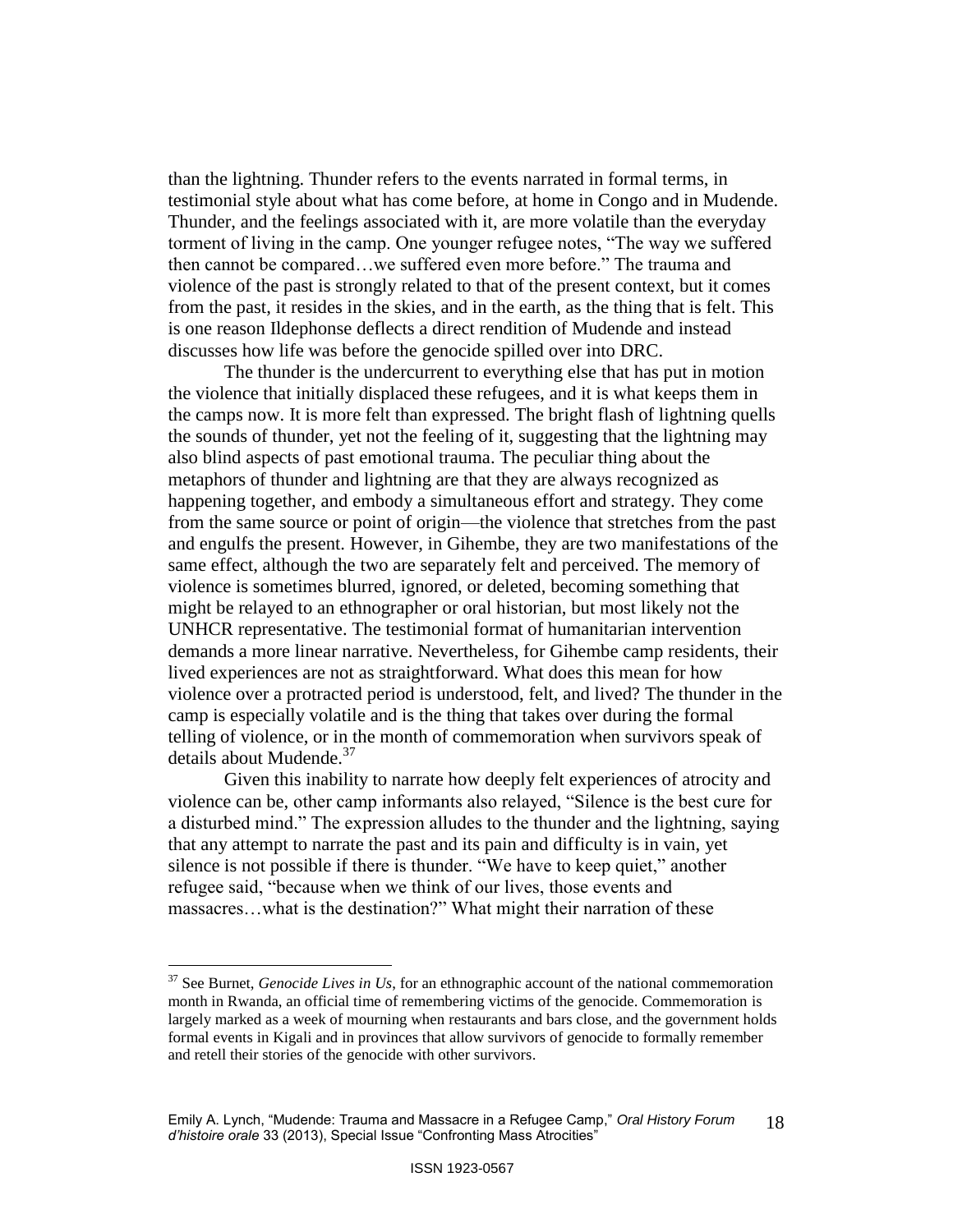massacres change or open up? In what way is it possible for the humanitarian apparatus to take action, or to correct or remedy their suffering?

These questions are irresolvable to Gihembe camp residents and to the UNHCR and its implementing partners alike. Everyone knows the point of the camp is for people to be provided for in some capacity, however inadequate and no matter how this inflicts more suffering and violence. Silence is an easier strategy to take up. For refugees, silence relieves them of having to relive the thunder, and the disturbances that remembering brings up. Taken together, the sum of Gihembe refugees' lives are dramatically shaped in all aspects by survival in the present and by violence in the past, although in everyday life, these dynamics melt and merge into daily realities.<sup>38</sup>

Seeing the lightning, but feeling thunder, is an example of a retelling that, although elusive and vague, relays a great deal about the camp sensibilities and complicates experiences of violence with an amorphous temporal dimension. By remembering the past, you are transported back to that moment and you feel the horror and upset of the event, which then has effects in the present. As Innocent says, "When I remember, I cannot sleep." Asking the people in the camp to give formal testimony about experiences in Mudende or their flight from DRC triggers and enhances the lightning of the present, making the daily experience of camp conditions more difficult.

However, there are other aspects of the metaphors of lightning and thunder that reveal additional interpretations of Yvette"s sentiments. Lightning is instantaneous and is potentially part of the sensory hierarchy between things buried and things felt, whereas the thunder is the sensory thing heard. Within the idiom of a single event, blending and contradiction occur between time, space, feeling, and the visual. Lightning is blinding and can stand for spectacular violence, but it is also the everyday conditions of camp life, a chronic condition rather than an isolated event. The humanitarian apparatus depends on rigid definitions of trauma. The UNHCR rubric for suffering imposes a framework onto experience that does not necessarily make sense to those subjects nor their narration of experience. The ethnographer's role, on the other hand, is not to tell subjects what they mean or pinpoint what really happened, but instead to do the interpretative work of thinking about ambiguous social sensibilities that emerge out of collective experience.

Within the testimonial format of humanitarian aid, where victims are responsible for advocating for themselves and their experiences of brutality, present circumstances are generally inadmissible as grounds to resettle away from the camp, to be awarded more rations, or to obtain a voucher for school. The conventional way of narrating violence in the past provides a buffer for how and

<sup>38</sup> Nordstrom, *A Different Kind of War Story.*

Emily A. Lynch, "Mudende: Trauma and Massacre in a Refugee Camp," *Oral History Forum d'histoire orale* 33 (2013), Special Issue "Confronting Mass Atrocities" 19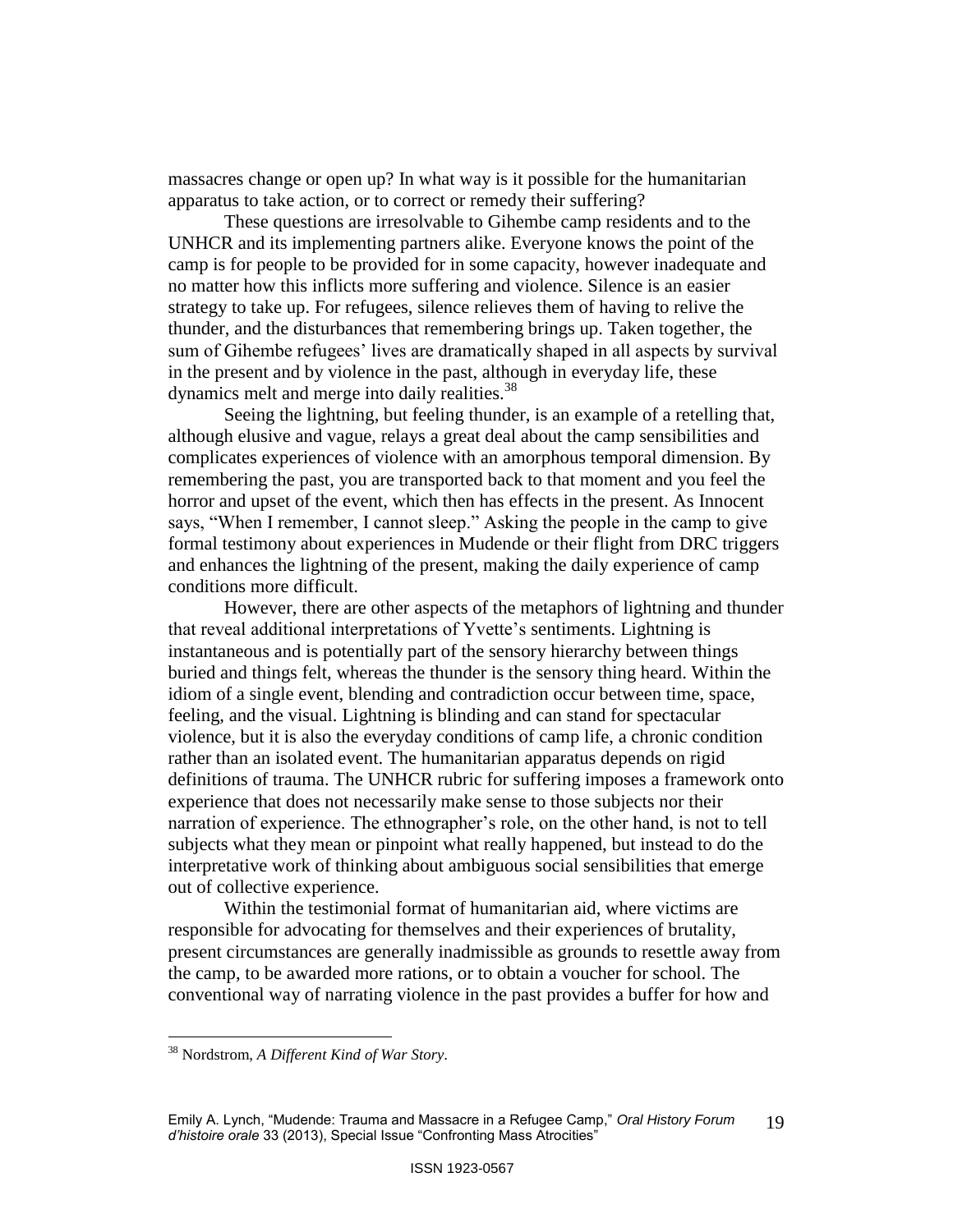what kinds of services or reparations refugees can be eligible for in the present, as the past is a privileged moment among many other moments of violence.

This dynamic of promoting certain kinds of narration of violence is what refugees in Gihembe are actually doing when they discuss hardships among themselves as "lightning and thunder." In other instances, as with UNHCR interviews, refugees have far less choice in the way they can explain what violence means to them. Narrating past trauma in the camp context does not capture the meanings that a testimony format does. I contend that refugees complicate standard ideas about how violence is lived, discussed, and narrated long after the violence has passed and they have survived. Their stories are discrete, poetic, and not linear. Some note that they wished they had been killed so that they would not have to endure the endless cycle of living/dying as refugees in the camp. The idea that narrating their suffering of Mudende and that telling their experience in a particular way can bring them justice and reparations is little understood by UNHCR staff and refugees alike. The concepts of justice and retribution, like the ability to remake one's self, are intangible and ambiguous in daily life and are separate from the humanitarian apparatus that services the camp.

One woman assured me, "God will bring those killers to justice," a note that was tremendously striking as it signifies the belief in something invisible but immanent, similar to the power of thunder. Christina Zarowsky aptly describes similar strategies in a Somali refugee community as "expressive idioms" that are critical signifiers of narrating the history of the camp: thunder and lightning, forgetting and curing, god and justice.<sup>39</sup> These surely are not factors that go into conventional narratives and "proper" ways of narrating violence, as they do not lend themselves easily to quantification, measurement, or comparison, as one refugee saliently noted; "We suffered more before," he said, and this should not be compared to the suffering of neighbors here now, or of other refugees in other camps. The violence of Mudende is specific to this camp, but refugees do not privilege their suffering over others, inside the camp or in the other refugee camps close by. There is far greater felt solidarity to how they see themselves as having survived in the past and in the present. These are the ways refugees themselves understand their experiences and make space—even if a meager one—for living with violence in their current lives.

## **Humans as Living Lightning Rods**

 $\overline{a}$ 

Taking a more nuanced and ethnographic perspective on the Mudende massacres involves attending to the additional ways that refugees talk about violence, and to

<sup>&</sup>lt;sup>39</sup> Christina Zarwosky, "Writing Trauma: Emotion, Ethnography, and the Politics of Suffering Among Somali Returnees in Ethiopia," *Culture, Medicine and Psychiatry* 28, no. 1 (2004): 189- 209.

Emily A. Lynch, "Mudende: Trauma and Massacre in a Refugee Camp," *Oral History Forum d'histoire orale* 33 (2013), Special Issue "Confronting Mass Atrocities" 20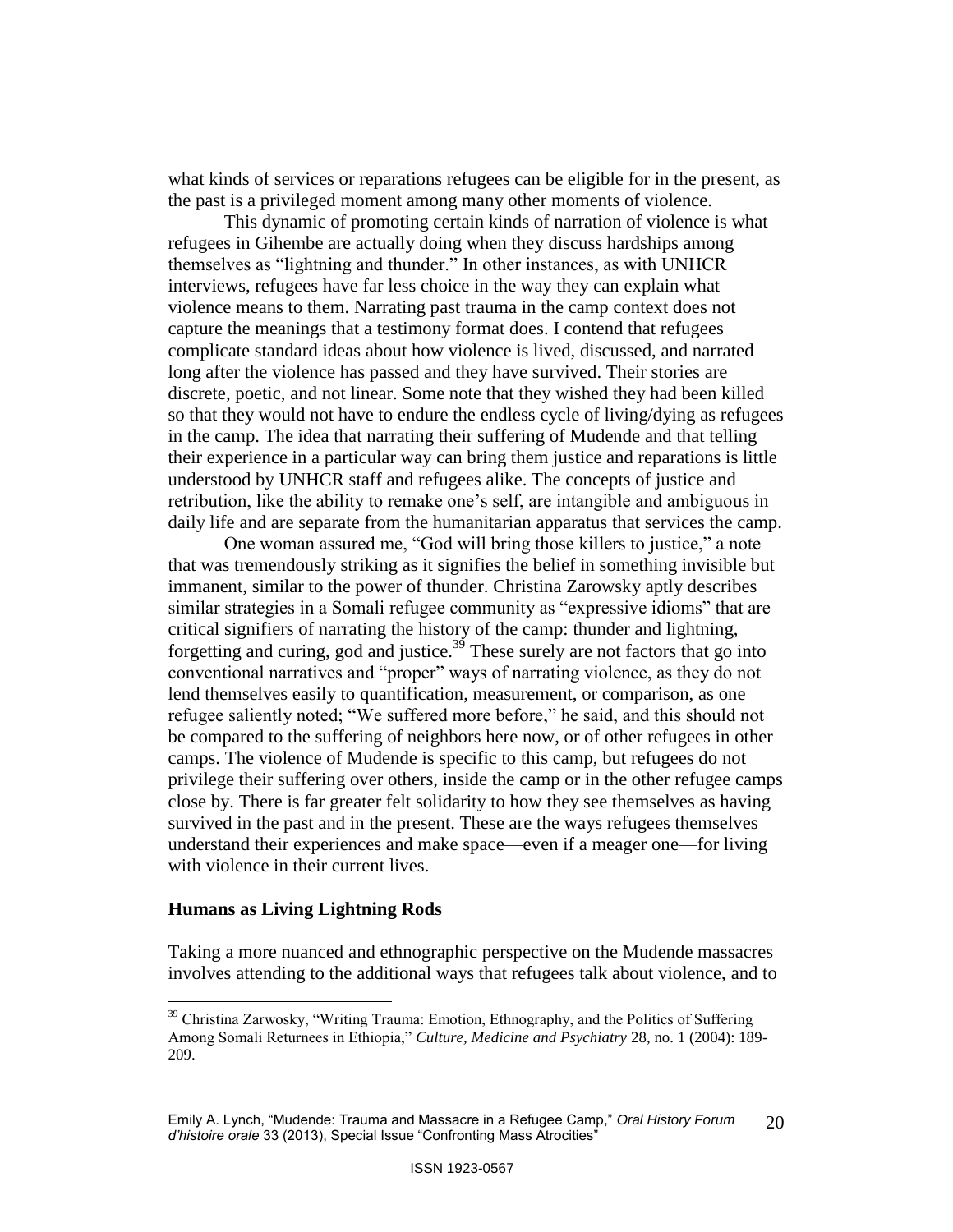what these less explicit narrations, utterances, and metaphors of living lightning rods relay about how violence is embodied and lived in the camp. Additionally, in thinking more closely about narrations of violence, inherent questions are raised about who gets to decide which kinds of violence carry more weight, are awarded more notoriety, are more intelligible, and are broadly legitimized. Carolyn Nordstrom summarizes this point with survivors of war in Mozambique. She writes, "But in truth, violence and the creativity necessary to withstand it successfully are ultimately, and intensely, personal."<sup>40</sup> Perhaps it is the personal dimension to surviving that refugees protect when they refuse to talk about the war or Mudende, even if there is "an entire sky of lightning" hovering above the camp that makes it impossible for refugees to "create" in Nordstrom's sense, or, from another angle, that makes creation—even if it is just finding small bits of food to get by this day—take tremendous strength of character. In another man"s words, "Only we have the confidence to sleep here, hungry like this, for years…" The camp in this sense deflects the conventional ways of awarding narrations of violence by stating in other, deeply personal and felt ways what they know to be true now, not necessarily in the past.

Innocent's account of Mudende is stated flatly, "I was there under the trees," describing what happened to him after running and becoming a potential victim, escaping the collusion between humanitarian staff in the camp and *Interahamwe*. This is a wholly unsupported hypothesis by national, state, or UN versions of events. It was war, after all, and the Mudende massacres were notably gruesome, but they were just one relatively small instance of brutality during this period. Even though the RPF had attempted to secure the majority of the Western provinces by that time, war is unpredictable. "Till now, I am here under the trees," he says to me more than fifteen years later, pointing with his hands to the air. His words indicate how there is a "copresence in everyday life" of this trauma rather than the presence of absence. $^{41}$  I understood him to mean he is still hiding in the camp from the killers, that he is overwhelmed with fear when he remembers Mudende. His words suggest that fear has become normalized and that remembering violence is a trigger, but that living in the camp—however assuredly safe it is now from violent assault—continues to signify how he is still hiding, living in secret, without the means to return and resume his previous life. He lives with these violent experiences and they have become part of him, embedded and always copresent in his everyday life. Hiding under the trees, despite the scarcity of shade trees in the camp, is another expressive idiom from the camp detailing how violence lives in us. $4$ 

<sup>40</sup> Nordstrom, *A Different Kind of War Story*, 10.

<sup>41</sup> Carol Kidron, "Toward an Ethnography of Silence," *Current Anthropology* 50, no. 1 (2009): 15.

<sup>42</sup> Burnet, *Genocide Lives in Us*.

Emily A. Lynch, "Mudende: Trauma and Massacre in a Refugee Camp," *Oral History Forum d'histoire orale* 33 (2013), Special Issue "Confronting Mass Atrocities" 21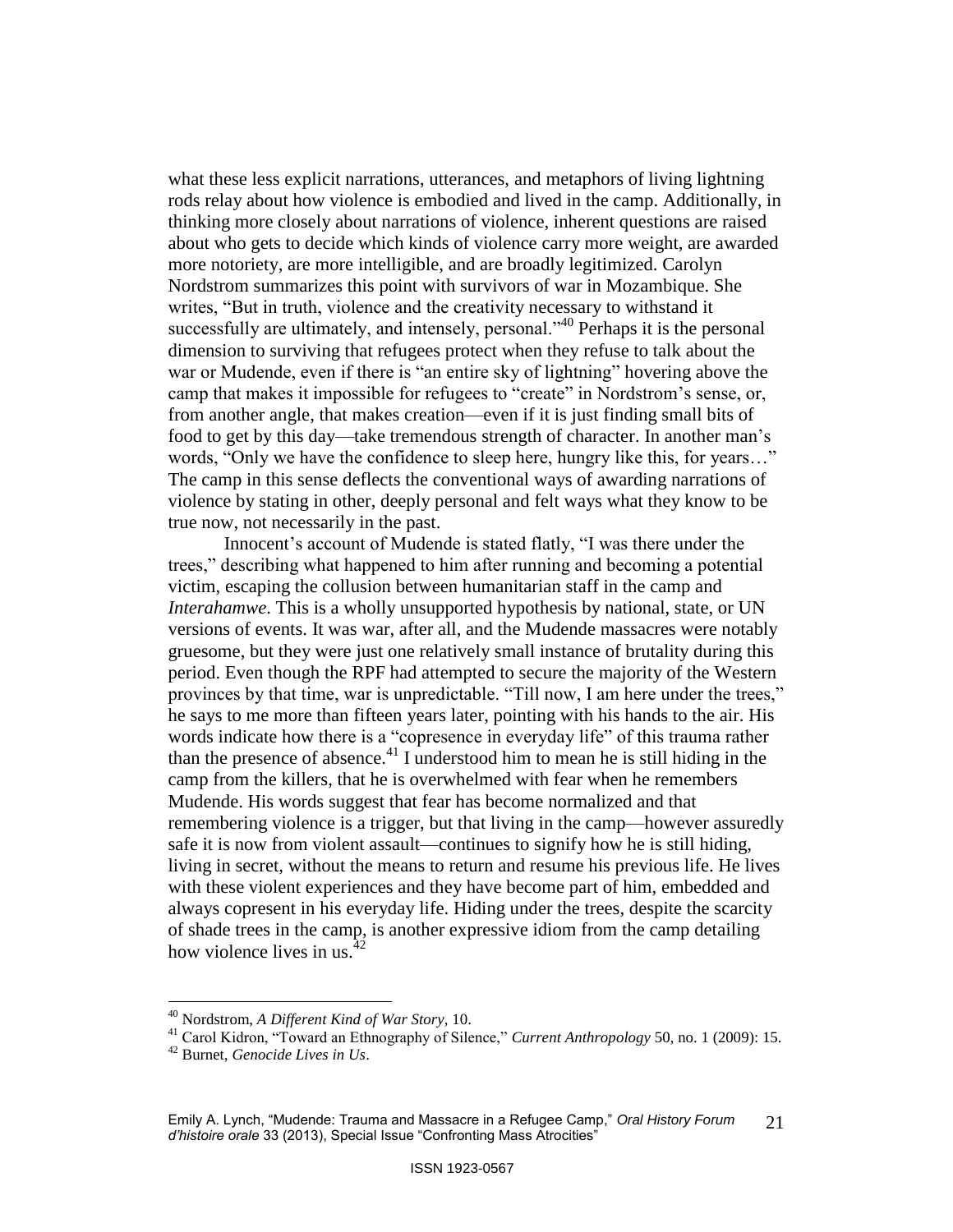The integration of trauma into the everyday world that refugees experience, and how this changes intergenerationally, is significant to how the younger refugees understand what it might mean to go home, and for the older generation, what the stakes are in doing so. For Innocent, as for Ildephonse, there are tremendous gains involved in "reaching home" and reclaiming "the good life." According to Carol Kidron, there is a "normalization" of death-worlds that become "interwoven with everyday life-worlds" for survivors. Kidron argues against the assumption that death is always phobically bracketed off, ignored, or repressed, but is rather something that survivors are always talking about, often through silence, and sometimes without the literal translation and the words to "speak" or "tell" of these events at all.<sup>43</sup> Refugees also know that survivors pass down trauma intergenerationally to the younger people in the camp who have grown up there and do not remember their home or who the *Interahamwe* were, though they do know the fear and horror of what was done to them, their parents, and neighbors. Instead, they are taught to understand the significance of these events in the way that a grandmother reaches for the air, exclaiming with her arms outstretched how she used to own "mountains of cows" on her land, where the life was good and there was peace. Youth who have grown up in the camp also understand the difference between seeing the lightning and feeling the thunder, though the lightning is what they live and the thunder of the past is what they are told has happened. The trauma of violence is shared beyond the past and into the present. They can imagine in their living memories what the assault felt like.

Refugees often gloss over these events, summarizing them thus, "the killers came to kill us" and slaughter civilians to secure land, gain local power, deny the citizenship of those native to the region, and displace those who managed to survive and escape. They mutter, "Even now, there is no security," and lawlessness abounds in eastern DRC. People pause, avert their eyes, and shake their heads. It is difficult to get refugees to talk about this period and the violence they endured, just as it is embarrassing to ask. They feel shame and sadness and are limited in what they can tell. The minor utterances about Mudende are rarely volunteered, and people are nervous about edging into political terms, a volatile topic. Yet they do still speak.

The difference between what is lived and felt is one very compelling way to think about the differences between testimonial formats of trauma and how these traumas manifest in practical everyday moments. In the larger group conversation with the elders, refugees articulated very clearly how ethnicity and group divisions are an enduring problem, instead of drawing out the details of the ambush in Mudende or what exact violence was inflicted. Talking about trauma in the past is critically linked to how this group speculates if the Mobutu era had

<sup>&</sup>lt;sup>43</sup> Kidron, "Toward an Ethnography of Silence."

Emily A. Lynch, "Mudende: Trauma and Massacre in a Refugee Camp," *Oral History Forum d'histoire orale* 33 (2013), Special Issue "Confronting Mass Atrocities" 22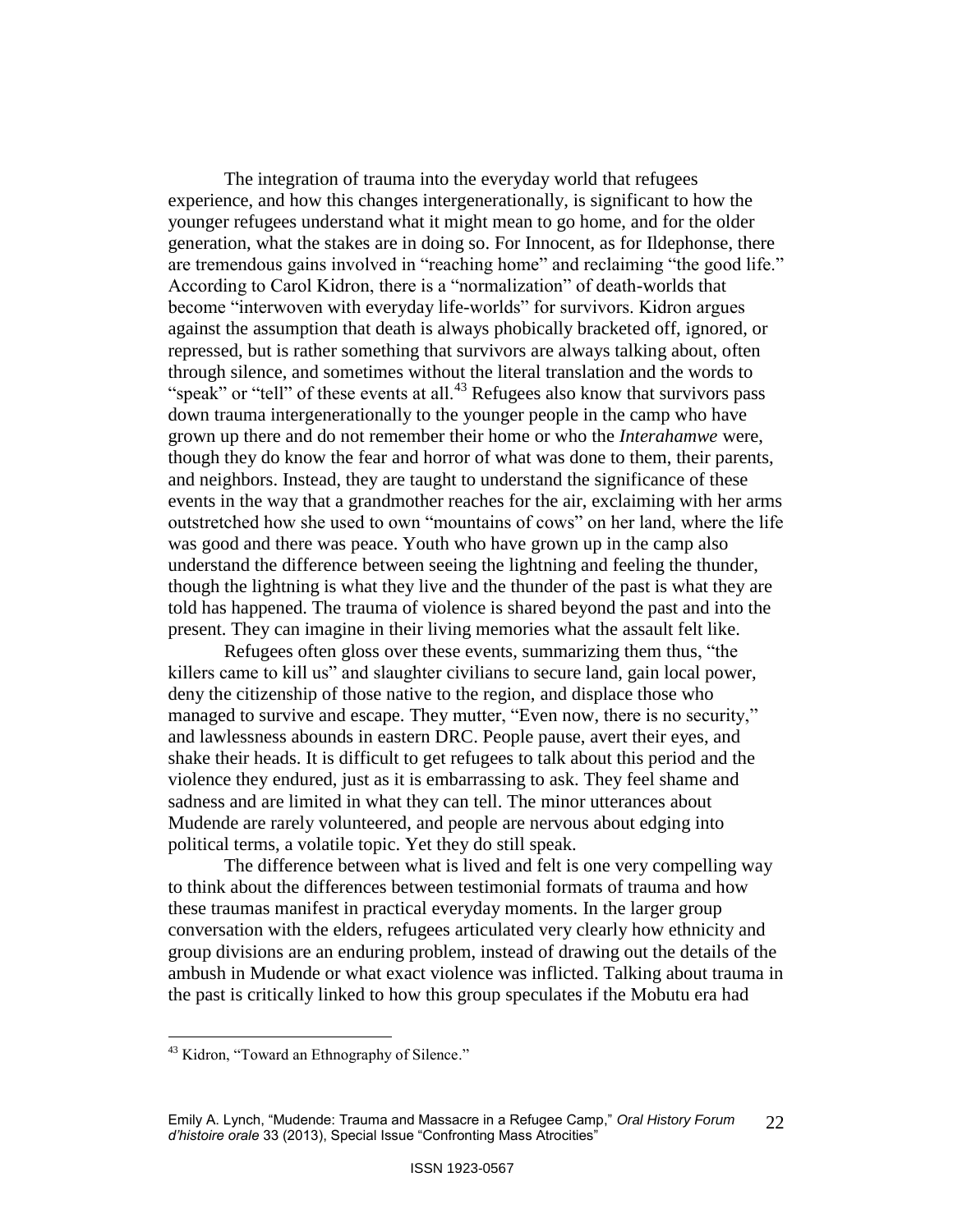lasted longer beyond the 1997 coup by Lauren Kabila—would DRC be stronger now? They often believe this to be the case. Yet their sentiments confuse common assumptions and dominant narratives, as it was Mobutu who was allied with the Hutu extremists in Rwanda, and it was he who invited or allowed the genocide and volatility into DRC, out of spite and hatred of the RPF. The period of time around the Mudende massacres marked the start of the first Congo War, a time that remains unresolved.

In another interview, when I asked who chased them, my informant laughed. She exclaimed, "*Interahamwe*!" in a nearly jovial tone, feigned but convincing. Her laughter reflects how obvious this information is to those in the camp, that it is a stock story, a well-worn narrative that should have been selfevident and apparent to me. It is the narrative that has been crafted by refugees to make sense of senseless violence, and frees up space from the complicated political context that too often overrides refugees" own understandings. This same woman later said, "We were okay before those *Interahamwe* put the poison in the minds of those [Congolese] local Hutu. If they come back to Rwanda, we can return home and live in security and with peace." Her narration of the chase, and of home, is rather simple. Those "killers came with a grenade inside the house of Mudende, my mother died." Her children and other family members who were not in the house survived. On the surface, there are elements of "the chase" that are narrated as obvious moments of history but imply so much more.

In accounts of these attacks, refugees defy expected modes of narration by saying little or refusing to speak and, in the process, in fact say something entirely less obvious. Approaches to understanding violence, witnessing, and testimony are complicated by the ways Gihembe residents talk about their histories by pointing to the dreams and desires they have for their future. They imagine returning home to north Kivu and having the "good life" again, despite not having the logistical, monetary, or secure means to do so.

#### **Conclusion**

Modes of narrating Mudende can be explicit, discrete, and sometimes silent. The numerous massacres that Gihembe camp refugees have lived through are part of what keeps them stranded now, in the confines of the camp. More often than not they do not wish to narrate this topic, or lack the language to do so. Instead, they discuss in detail the circumstances and contexts of their lives prior to 1996 before the Mudende massacres happened, and their co-habitation with multiple ethnic groups in north Kivu before the wars. In the process, they create critical openings for new ways of understanding how camp residents see their present context and futures, as well as their shared history. In a Durkheimian framework, the narration of collective violence, however much one attempts to forget it, is necessary to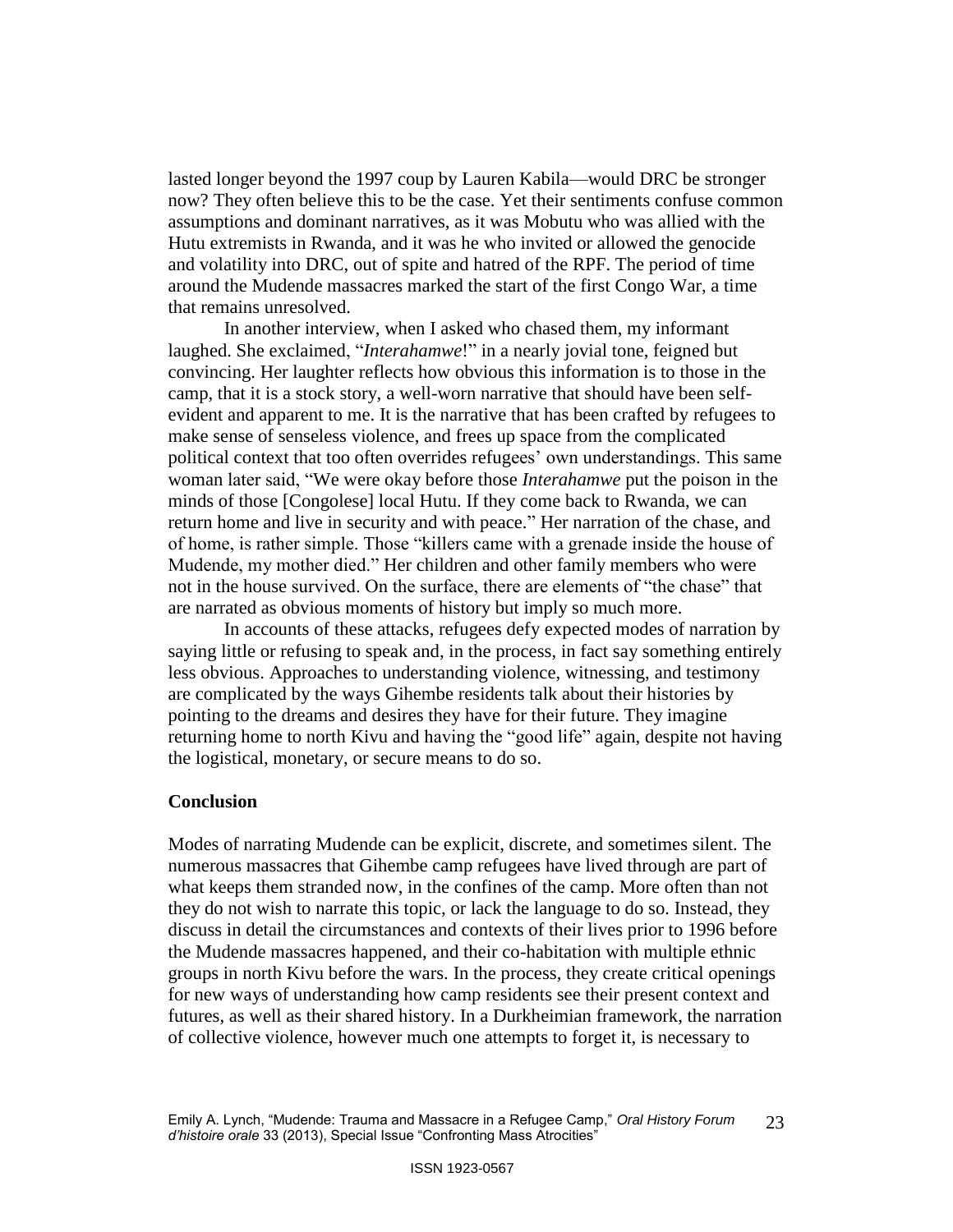group formation and to maintaining a shared identity. The memories of violence, however quelled and silenced and only partly erased, are critical signifiers of the group"s present identity. Forgetting is an active, deliberate, and some would suggest impossible choice, reflected in the silence and refusal to speak of the massacres, and even the occasional laughter at obvious questions about the perpetrators of violence—"*Interahamwe*! Of course!" Laughter, silence and other forms of emotional coping strategies emerge as distancing devices that mediate the helplessness of violence and create a space where one might "live with evil."<sup>44</sup>

This article also shows how camp elders narrate the Mudende massacres by directly relating these experiences to ideas about their past home and their current desires to return to their previous lives. The slight turns of phrase surrounding Mudende, their silences, and their discrete nods and tears are all part of their contradictory and complicated versions of events that are incorporated into stories about atrocity in the camp now, the past camps, and long ago at home, in the months of "the chase." These atrocities, massacres, and other forms of violence are not distinct events to Gihembe camp refugees. They are a conglomeration, an assemblage of events that bleed into one another, overwhelm, and disrupt conventional standards about how victims of trauma should be able to easily narrate between the past and present moments, relegating one instance of violence to an isolated event. The Mudende massacres suggest another understanding of violence that brings together the past attacks and the present moments of camp life.

These reverberations of violence have been taken up by many scholars trying to understand this subject, its intergenerational transference within communities, its effect on memory, and its capacity to cause harm to survivors across time and space, among other enduring qualities of violence.<sup>45</sup> By attending to how testimonies and narratives of massacre are told, we gain traction on how experience endures through time. In other words, the way these experiences are relayed has huge bearing on what we hear. Veena Das argues that failure to recognize an affirmation of pain ("I am in pain") is to perpetuate and participate in violence, and that this failure is not a failure of intellect but of spirit.<sup>46</sup> Silence is a particular mark of knowing and it too functions as a way of legitimizing violence and terror. Silence and poetics are valid means to communicate experience, and if one listens deeply and closely, the easily submerged narratives

<sup>44</sup> Bruno Bettleheim, *Surviving and Other Essays* (New York: Vintage Books, 1980); and Deepak Mehta and Roma Chatterji, "Boundaries, Names, Alterities," in *Remaking a World: Violence, Social Suffering and Recovery*, ed. Veena Das et al*.* (Berkeley: University of California Press, 2001), 201-250.

<sup>45</sup> See for example Das and Kleinman, "Introduction"; Hoffman, *The War Machines*; Nordstrom, *A Different Kind of War Story*; and Simon Turner, *Politics of Innocence: Hutu Identity, Conflict and Camp Life* (New York: Berghahn Books, 2012).

<sup>46</sup> Das, *Life and Words*, 40.

Emily A. Lynch, "Mudende: Trauma and Massacre in a Refugee Camp," *Oral History Forum d'histoire orale* 33 (2013), Special Issue "Confronting Mass Atrocities" 24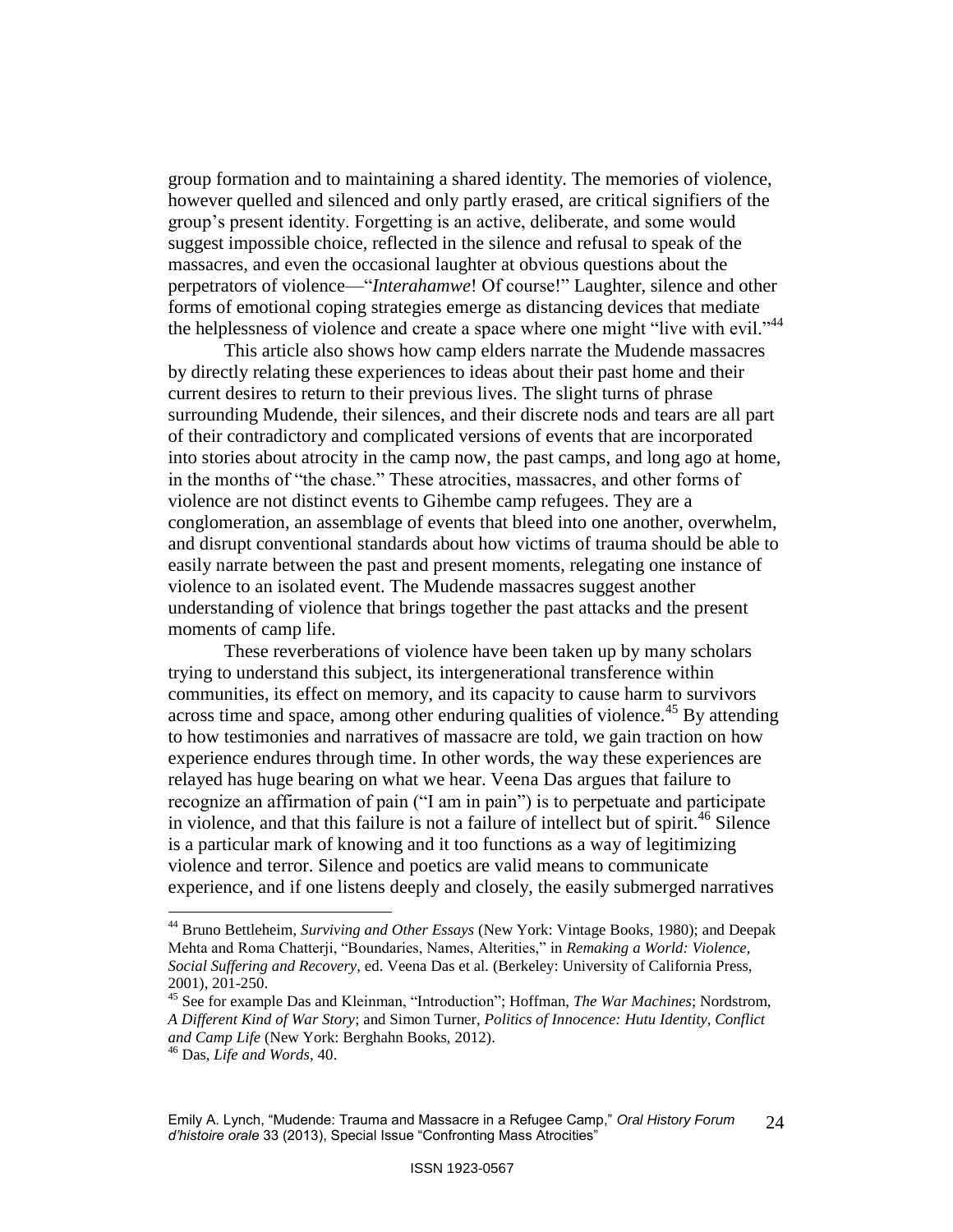rise to the surface and complicate what was obvious or more readily intelligible from other accounts.

Testimony takes various forms and bonds depending on how the refugee subject is speaking. Remembering, as Primo Levi claims, requires the teller to eradicate their own memories as a "suspect source," and the attempted evacuation of one's memories is primarily an investment in self-protection.<sup>47</sup> Collective memories and individual memories highlight the disjunction between public culture, official memories, and the sensory memory of individuals; the official memory and the official inattention create a vacuum in which "discordant experiences" are excluded.<sup>48</sup>

Thinking concretely about the formal testimonial style of violence and trauma, we leave out critical components concerning what is not allowed to be said in order to determine who can be left out. Labeling victims and rehearsing trauma through the UNHCR testimonial format necessarily means that the majority of understandings of Mudende are obscured, as testimonials rely on certain kinds of signification and certain frameworks to identify acceptable victims. In the UNHCR"s attempt to assign reparations for suffering and trauma, this reliance on categories of trauma and suffering "obliterates" additional competing forms of traumatic experiences by undermining the "diversity and complexity of experiences."<sup>49</sup> Because humanitarian assistance and compensation are founded on the idea that there are objectively ranked stratums of sufferers, a ranking of deservedness is produced as one refugee who has been injured more than another is resettled to compensate for their emotional and physical injuries and strain. An ethnographic approach to the Mudende massacres complicates the basis of such ranking by engaging the subtleties of suffering, by stressing the performative side of the testimonial format, and by attuning to how violent events are not discrete moments, but stretch across time. Only by opening up space to listen critically and attentively to the signs of the storm, the lightning and the thunder, are we able to more thoroughly account for how trauma and violence are lived through, embodied, ignored, and co-presented by survivors themselves. The stories they tell are themselves the painful links that connect the present to the past.

The narrative experiences expressed throughout this article are powerful demonstrations of how people live in the aftermath of violence through an entanglement of imaginative acts of lived memory. Traumatic moments are not clearly relegated to the past or present, but rather bend across temporalities to shape a subjectivity elided by conventional trauma perspectives and standards.

<sup>47</sup> Quoted in Das and Kleinman, "Introduction," 14.

<sup>48</sup> Ibid., 9.

<sup>49</sup> Didier Fassin and Richard Rechtman, *The Empire of Trauma: An Inquiry into the Condition of Victimhood* (Princeton: Princeton University Press, 2009), 280-81.

Emily A. Lynch, "Mudende: Trauma and Massacre in a Refugee Camp," *Oral History Forum d'histoire orale* 33 (2013), Special Issue "Confronting Mass Atrocities" 25